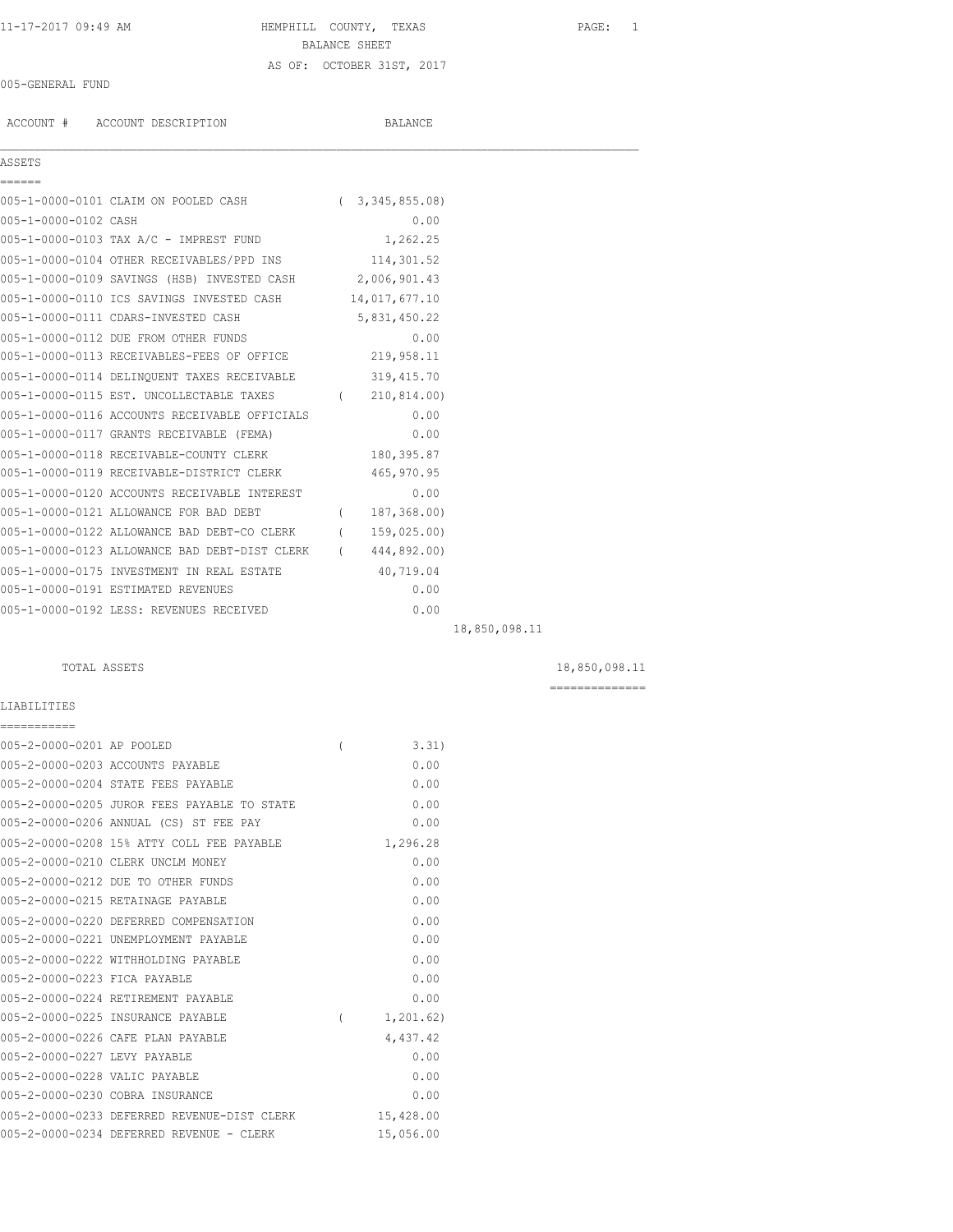11-17-2017 09:49 AM HEMPHILL COUNTY, TEXAS PAGE: 2 BALANCE SHEET

### AS OF: OCTOBER 31ST, 2017

005-GENERAL FUND

|                                | ACCOUNT # ACCOUNT DESCRIPTION                  | BALANCE   |  |
|--------------------------------|------------------------------------------------|-----------|--|
|                                | 005-2-0000-0236 DEFERRED REVENUE - JP          | 19,666.00 |  |
|                                | 005-2-0000-0238 DEFERRED TAX REVENUE           | 96,265.00 |  |
|                                | 005-2-0000-0261 SALES TAX REPORT               | 0.00      |  |
| 005-2-0000-0281 APPROPRIATIONS |                                                | 0.00      |  |
|                                | 005-2-0000-0282 LESS: EXPENDITURES             | 0.00      |  |
|                                | 005-2-0000-0283 LESS: ENCUMBRANCES             | 0.00      |  |
|                                | 005-2-0000-0290 PRIOR YR A/PAYABLE             | 0.00      |  |
|                                | 005-2-0000-0301 1-CCC COURT COSTS COLLECTED    | 0.00      |  |
|                                | 005-2-0000-0306 6-BAIL BOND FEE                | 54.00     |  |
|                                | 005-2-0000-0307 7-DNA CONVICTIONS              | 0.00      |  |
|                                | 005-2-0000-0308 8-DNA CS COMM. SUPERVISION     | 0.00      |  |
|                                | 005-2-0000-0309 9-DNA JV TESTING FEE JV        | 0.00      |  |
|                                | 005-2-0000-0310 10-EMS TRAMA FUND              | 0.00      |  |
|                                | 005-2-0000-0311 11-JPD-JUV PRO DIVERSION FEE   | 0.00      |  |
|                                | 005-2-0000-0312 12-JRF-JURY REIMBURSEMENT FEE  | 0.00      |  |
|                                | 005-2-0000-0313 13-IDF INDIGENT DEFENSE FEE    | 0.00      |  |
|                                | 005-2-0000-0314 14-MVF MOVING VIOLATION FEE    | 0.00      |  |
|                                | 005-2-0000-0315 15-STF STATE TRAFFIC FINE      | 0.00      |  |
|                                | 005-2-0000-0316 16-POF PEACE OFFICER FEES      | 0.00      |  |
|                                | 005-2-0000-0317 17-FTA FAILURE TO APPEAR       | 0.00      |  |
|                                | 005-2-0000-0318 18-JUD FUND CONSTITUTIONAL     | 0.00      |  |
|                                | 005-2-0000-0320 MCW-MOTOR CARRIER WT           | 0.00      |  |
|                                | 005-2-0000-0321 TP-TIME PAYMENT FEE            | 0.00      |  |
|                                | 005-2-0000-0322 DRF-DRIVING RECORDS FEE        | 0.00      |  |
|                                | 005-2-0000-0323 JS-JUDICIAL SUPPORT FEE        | 0.00      |  |
|                                | 005-2-0000-0324 TPDF-TRUANCY PREV DIV FUND     | 0.00      |  |
|                                | 005-2-0000-0325 SPECIALTY COURT                | 0.00      |  |
|                                | 005-2-0000-0326 7TH COURT OF APPEALS           | 0.00      |  |
| 005-2-0000-0327 OMNIBASE       |                                                | 0.00      |  |
|                                | 005-2-0000-0328 PARKS&WILDLIFE                 | 0.00      |  |
|                                | 005-2-0000-0329 CHILD SAFETY SEAT              | 0.00      |  |
| 005-2-0000-0330 CISD           |                                                | 100.00    |  |
| 005-2-0000-0331 TRAILEE/CASA   |                                                | 0.00      |  |
|                                | 005-2-0000-0400 BIRTH-REMOTE ACCESS            | 0.00      |  |
|                                | 005-2-0000-0410 1-BIRTH CERTIFICATE FEE        | 0.00      |  |
|                                | 005-2-0000-0420 2-MLF MARRIAGE LICENSE FEE     | 0.00      |  |
|                                | 005-2-0000-0430 3-DIM DEC OF INFORMAL MARRIAGE | 0.00      |  |
|                                | 005-2-0000-0440 4-NDF NONDISCLOSURE FEES       | 0.00      |  |
|                                | 005-2-0000-0450 5-TCV-JUROR DONATIONS          | 0.00      |  |
|                                | 005-2-0000-0460 6-JUSTICE CTS-INDIGENT LEGAL   | 0.00      |  |
|                                | 005-2-0000-0470 7A-STATUTORY PROBATE           | 0.00      |  |
|                                | 005-2-0000-0471 7B-JUDICIAL FUND FILING FEE    | 0.00      |  |
|                                | 005-2-0000-0480 8A-STATUTORY CO COURT          | 0.00      |  |
|                                | 005-2-0000-0481 8B-JUDICIAL FUND               | 0.00      |  |
|                                | 005-2-0000-0490 9A-CONSTITUTIONAL CO COURT     | 0.00      |  |
|                                | 005-2-0000-0491 9B-JUDICIAL FUND FILING FEE    | 0.00      |  |
| 005-2-0000-0492 10A-DIVORCE    |                                                | 0.00      |  |
|                                |                                                |           |  |
|                                | 005-2-0000-0493 10B-OTHER THAN DIVORCE         | 0.00      |  |
|                                | 005-2-0000-0494 10C-INDIGENT LEGAL SERVICES    | 0.00      |  |
|                                | 005-2-0000-0495 11-JUDICIAL SUPPORT FEE        | 0.00      |  |
|                                | 005-2-0000-0496 SFP-ELECTRONIC FILING SYSTEM   | 0.00      |  |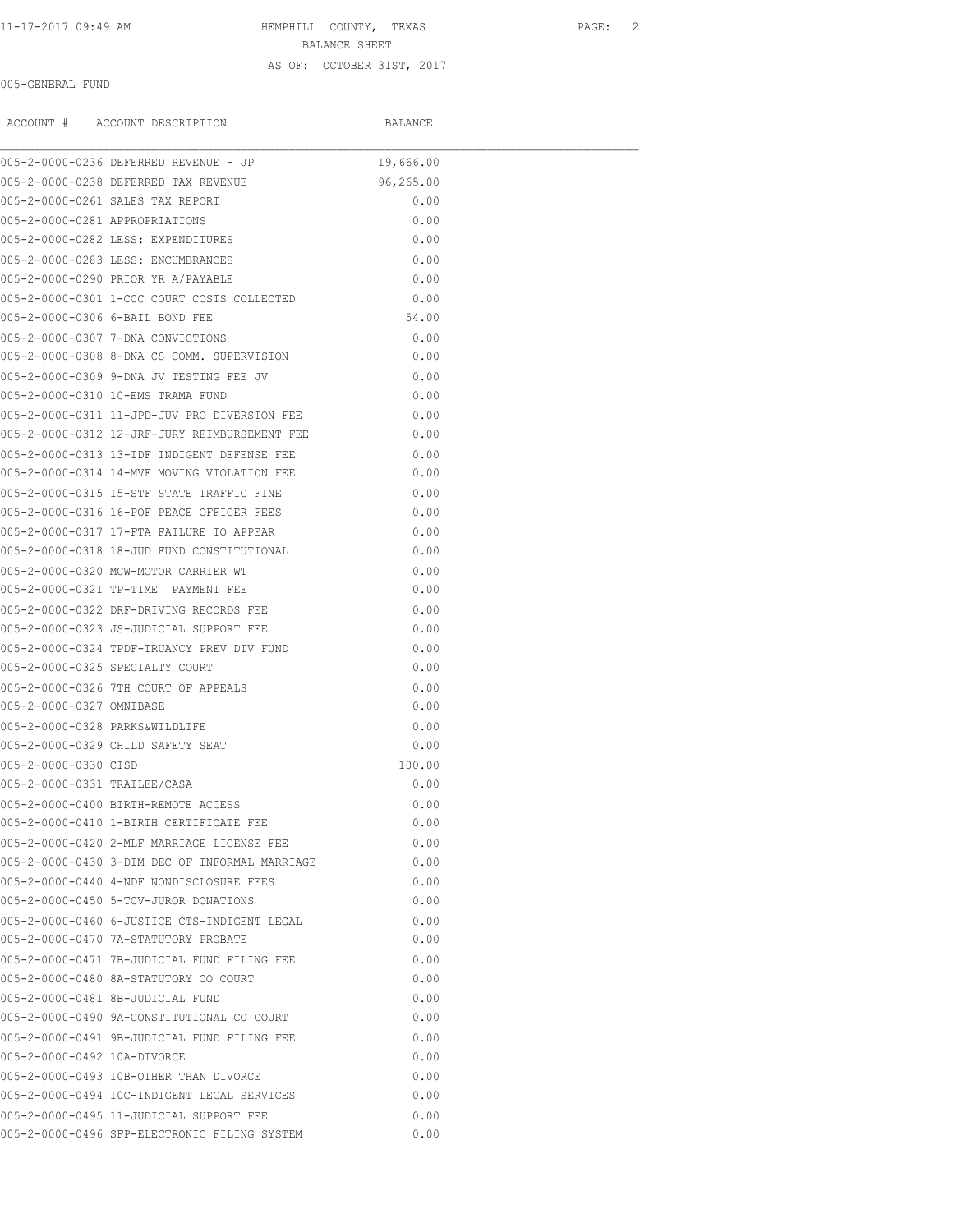11-17-2017 09:49 AM HEMPHILL COUNTY, TEXAS PAGE: 3 BALANCE SHEET

AS OF: OCTOBER 31ST, 2017

005-GENERAL FUND

| ACCOUNT # ACCOUNT DESCRIPTION                     | BALANCE       |               |               |
|---------------------------------------------------|---------------|---------------|---------------|
| 005-2-0000-0497 TEXAS HOME VISITING PROGRAM       | 17.08         |               |               |
| 005-2-0000-0498 JUDICIAL AND COURT PERSONEL TR    | 0.00          |               |               |
| 005-2-1510-0221 UNEMPLOYMENT PAYABLE              | 0.00          |               |               |
| 005-2-1520-0221 UNEMPLOYMENT PAYABLE              | 0.00          |               |               |
| 005-2-1530-0221 UNEMPLOYMENT PAYABLE              | 0.00          |               |               |
| 005-2-1540-0221 UNEMPLOYMENT PAYABLE              | 0.00          |               |               |
| 005-2-2410-0221 UNEMPLOYMENT PAYABLE              | 0.00          |               |               |
| 005-2-2500-0221 UNEMPLOYMENT PAYABLE              | 0.00          |               |               |
| 005-2-2550-0221 UNEMPLOYMENT PAYABLE              | 0.00          |               |               |
| 005-2-2560-0221 UNEMPLOYMENT PAYABLE              | 0.00          |               |               |
| 005-2-3500-0221 UNEMPLOYMENT PAYABLE              | 0.00          |               |               |
| 005-2-3600-0221 UNEMPLOYMENT PAYABLE              | 0.00          |               |               |
| 005-2-7001-0221 UNEMPLOYMENT PAYABLE              | 0.00          |               |               |
| TOTAL LIABILITIES                                 |               | 151, 114.85   |               |
| EQUITY                                            |               |               |               |
| ======                                            |               |               |               |
| 005-3-0000-0301 CURRENT FUND BALANCE              | 16,655,687.68 |               |               |
| 005-3-0000-0302 BUDGETED FUND BALANCE             | 0.00          |               |               |
| TOTAL BEGINNING EQUITY                            | 16,655,687.68 |               |               |
| TOTAL REVENUE                                     | 1,520,766.59  |               |               |
| TOTAL EXPENSES                                    | 476,292.82    |               |               |
| TOTAL REVENUE OVER/(UNDER) EXPENSES 1,044,473.77  |               |               |               |
| (WILL CLOSE TO FUND BAL.)                         | 998,821.81    |               |               |
| TOTAL EQUITY & REV. OVER/(UNDER) EXP.             |               | 18,698,983.26 |               |
| TOTAL LIABILITIES, EQUITY & REV.OVER/(UNDER) EXP. |               |               | 18,850,098.11 |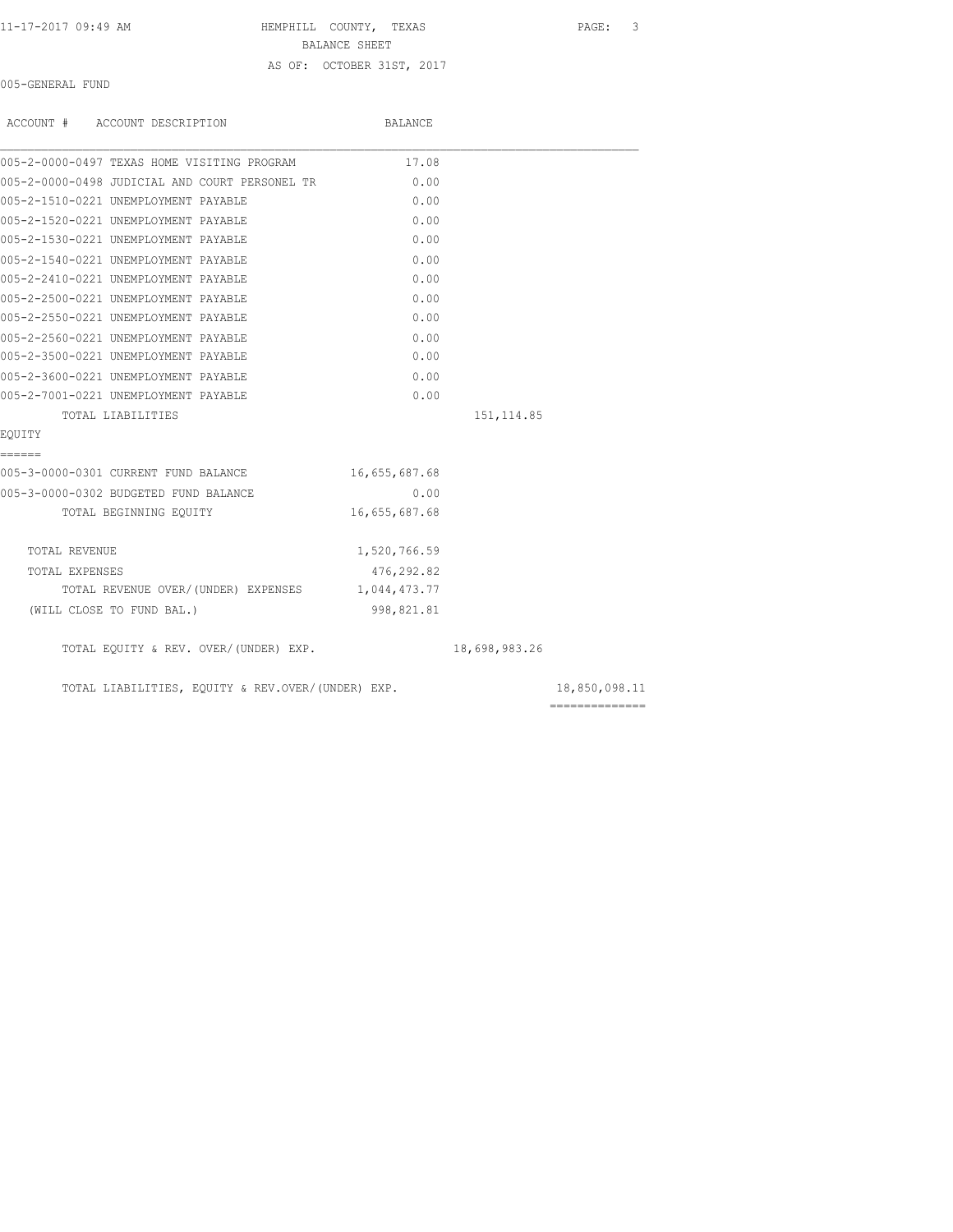| 11-17-2017 09:49 AM                               | HEMPHILL COUNTY, TEXAS    |          | PAGE: 1        |
|---------------------------------------------------|---------------------------|----------|----------------|
|                                                   | BALANCE SHEET             |          |                |
| 008-LAW LIBRARY                                   | AS OF: OCTOBER 31ST, 2017 |          |                |
| ACCOUNT # ACCOUNT DESCRIPTION                     | BALANCE                   |          |                |
| ASSETS                                            |                           |          |                |
| ======                                            |                           |          |                |
| 008-1-0000-0101 CLAIM ON POOLED CASH              | 7,509.26                  |          |                |
| 008-1-0000-0102 CASH - LAW LIBRARY                | 0.00                      |          |                |
| 008-1-0000-0191 ESTIMATED REVENUES                | 0.00                      |          |                |
| 008-1-0000-0192 LESS: REVENUES RECEIVED           | 0.00                      |          |                |
|                                                   |                           | 7,509.26 |                |
|                                                   |                           |          |                |
| TOTAL ASSETS                                      |                           |          | 7,509.26       |
| LIABILITIES                                       |                           |          | ============== |
| -----------                                       |                           |          |                |
| 008-2-0000-0201 AP POOLED                         | 0.00                      |          |                |
| 008-2-0000-0203 ACOUNTS PAYABLE                   | 0.00                      |          |                |
| 008-2-0000-0222 PAYROLL W/H PAYABLE               | 0.00                      |          |                |
| 008-2-0000-0223 PAYROLL FICA PAYABLE              | 0.00                      |          |                |
| 008-2-0000-0224 PAYROLL RETIREMENT PAYABLE        | 0.00                      |          |                |
| 008-2-0000-0225 PAYROLL INSURANCE PAYABLE         | 0.00                      |          |                |
| 008-2-0000-0281 APPROPRIATIONS                    | 0.00                      |          |                |
| 008-2-0000-0282 LESS: EXPENDITURES                | 0.00                      |          |                |
| 008-2-0000-0283 LESS: ENCUMBRANCES                | 0.00                      |          |                |
| 008-2-0000-0290 PRIOR YEAR PAYABLES               | 0.00                      |          |                |
| TOTAL LIABILITIES                                 |                           | 0.00     |                |
| EQUITY<br>------                                  |                           |          |                |
| 008-3-0000-0301 CURRENT FUND BALANCE              | 5,255.26                  |          |                |
| 008-3-0000-0302 BUDGETED FUND BALANCE             | 0.00                      |          |                |
| TOTAL BEGINNING EOUITY                            | 5,255.26                  |          |                |
| TOTAL REVENUE                                     | 0.00                      |          |                |
| TOTAL EXPENSES                                    | 0.00                      |          |                |
| TOTAL REVENUE OVER/(UNDER) EXPENSES               | 0.00                      |          |                |
| (WILL CLOSE TO FUND BAL.)                         | 2,254.00                  |          |                |
| TOTAL EQUITY & REV. OVER/(UNDER) EXP.             |                           | 7,509.26 |                |
| TOTAL LIABILITIES, EQUITY & REV.OVER/(UNDER) EXP. |                           |          | 7,509.26       |
|                                                   |                           |          | ============== |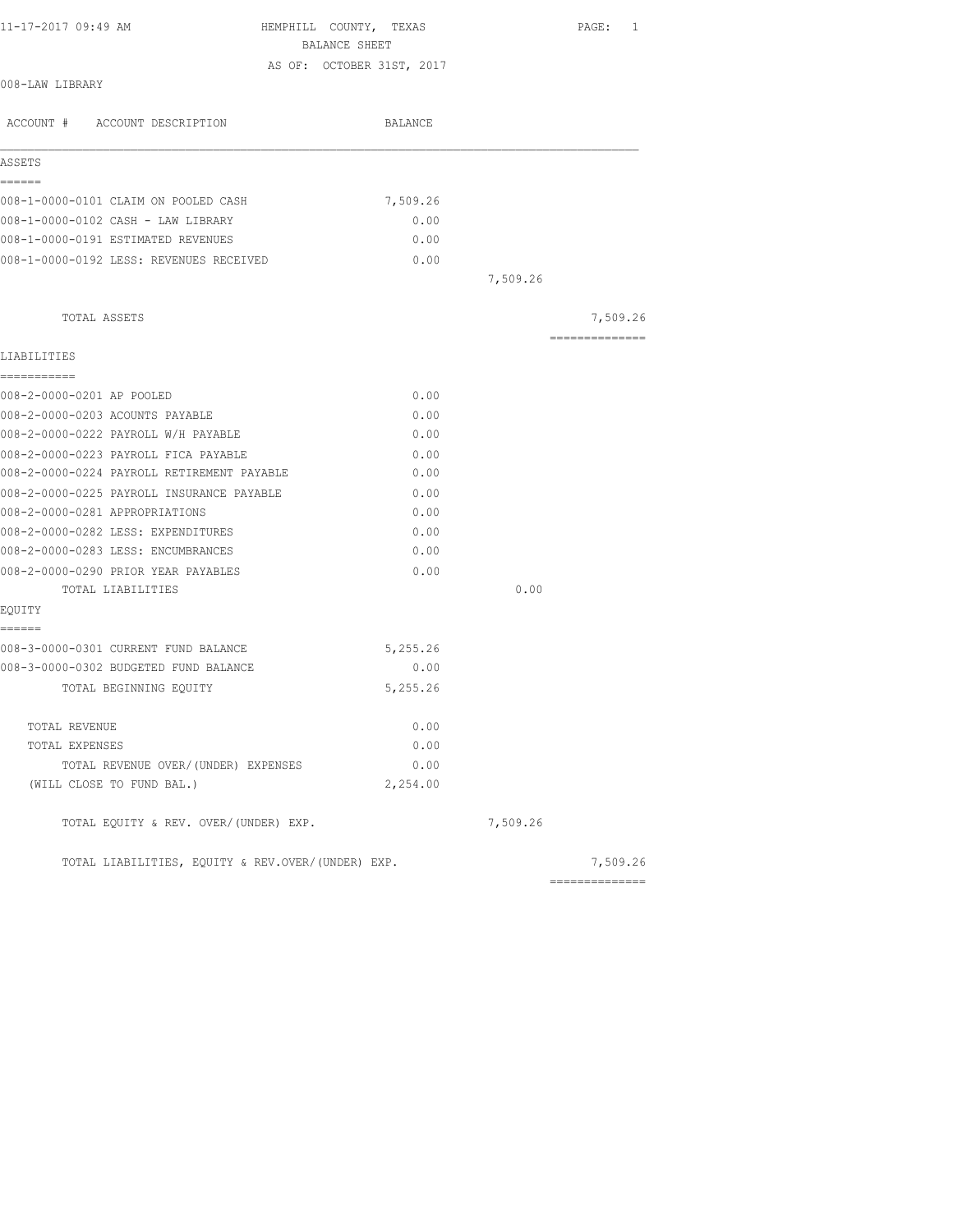| 11-17-2017 09:49 AM<br>HEMPHILL COUNTY, TEXAS     | BALANCE SHEET             |            | PAGE: 1        |
|---------------------------------------------------|---------------------------|------------|----------------|
|                                                   | AS OF: OCTOBER 31ST, 2017 |            |                |
| 009-SECURITY FEE                                  |                           |            |                |
| ACCOUNT # ACCOUNT DESCRIPTION                     | BALANCE                   |            |                |
| ASSETS                                            |                           |            |                |
| ======                                            |                           |            |                |
| 009-1-0000-0101 CLAIM ON POOLED CASH              | 66, 347.46                |            |                |
| 009-1-0000-0102 CASH - COUNTY - SECURITY FEE      | 0.00                      |            |                |
| 009-1-0000-0191 ESTIMATED REVENUES                | 0.00                      |            |                |
| 009-1-0000-0192 LESS: REVENUES RECEIVED           | 0.00                      |            |                |
|                                                   |                           | 66, 347.46 |                |
| TOTAL ASSETS                                      |                           |            | 66, 347.46     |
| LIABILITIES                                       |                           |            | -------------- |
| ===========<br>009-2-0000-0201 AP POOLED          | 0.00                      |            |                |
| 009-2-0000-0203 ACOUNTS PAYABLE                   | 0.00                      |            |                |
| 009-2-0000-0222 PAYROLL W/H PAYABLE               | 0.00                      |            |                |
| 009-2-0000-0223 PAYROLL FICA PAYABLE              | 0.00                      |            |                |
| 009-2-0000-0224 PAYROLL RETIREMENT PAYABLE        | 0.00                      |            |                |
| 009-2-0000-0225 PAYROLL INSURANCE PAYABLE         | 0.00                      |            |                |
| 009-2-0000-0281 APPROPRIATIONS                    | 0.00                      |            |                |
| 009-2-0000-0282 LESS: EXPENDITURES                | 0.00                      |            |                |
| 009-2-0000-0283 LESS: ENCUMBRANCES                | 0.00                      |            |                |
| 009-2-0000-0290 PRIOR YR A/PAYABLE                | 0.00                      |            |                |
| TOTAL LIABILITIES                                 |                           | 0.00       |                |
| EQUITY                                            |                           |            |                |
| ======<br>009-3-0000-0301 CURRENT FUND BALANCE    | 62,060.38                 |            |                |
| 009-3-0000-0302 BUDGETED FUND BALANCE             | 0.00                      |            |                |
| TOTAL BEGINNING EQUITY                            | 62,060.38                 |            |                |
| TOTAL REVENUE                                     | 0.00                      |            |                |
| TOTAL EXPENSES                                    | 0.00                      |            |                |
| TOTAL REVENUE OVER/(UNDER) EXPENSES               | 0.00                      |            |                |
| (WILL CLOSE TO FUND BAL.)                         | 4,287.08                  |            |                |
| TOTAL EQUITY & REV. OVER/(UNDER) EXP.             |                           | 66,347.46  |                |
| TOTAL LIABILITIES, EQUITY & REV.OVER/(UNDER) EXP. |                           |            | 66,347.46      |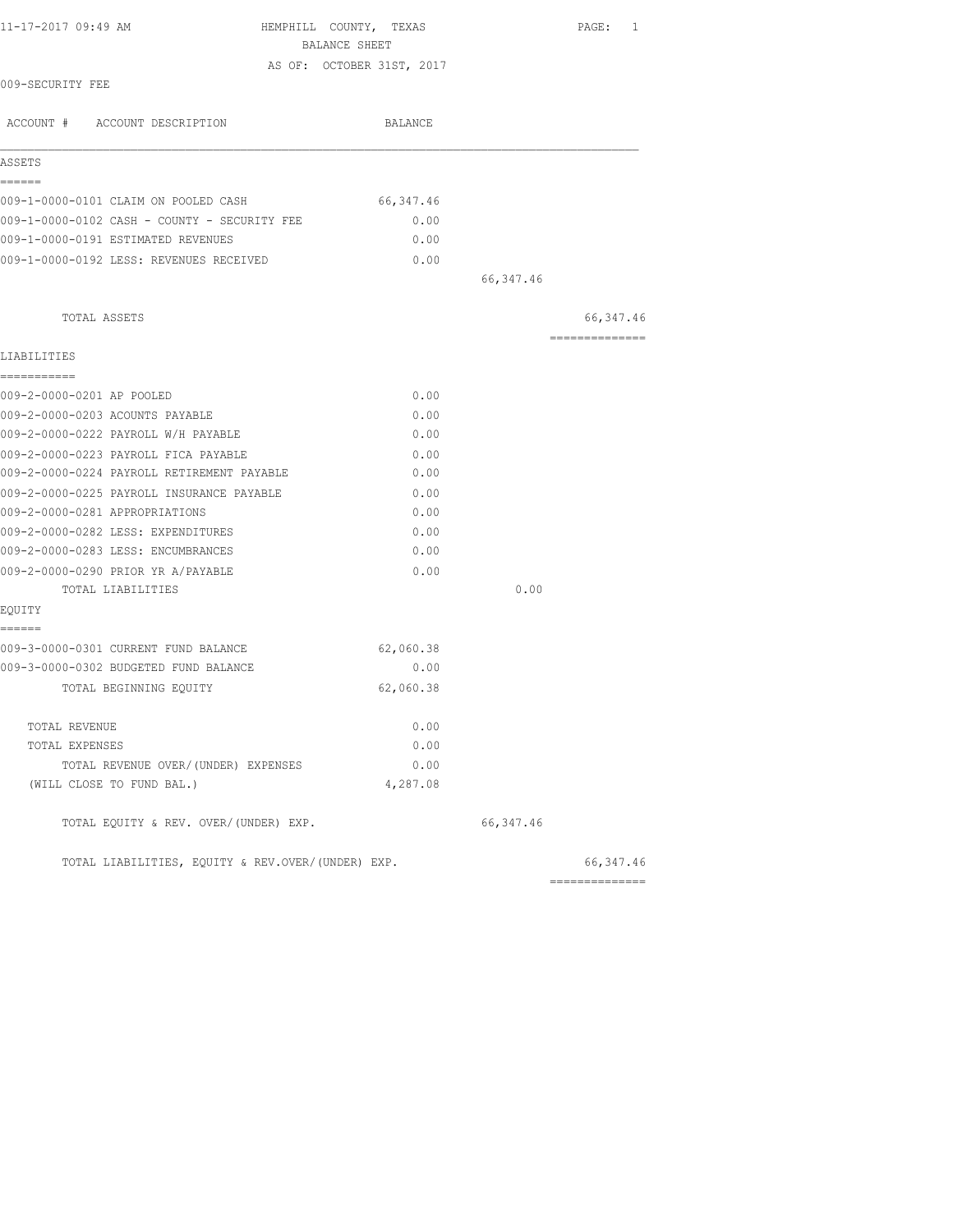HEMPHILL COUNTY, TEXAS PAGE: 1 BALANCE SHEET AS OF: OCTOBER 31ST, 2017

010-AIRPORT

| ACCOUNT # ACCOUNT DESCRIPTION                     |            | <b>BALANCE</b> |            |            |
|---------------------------------------------------|------------|----------------|------------|------------|
| ASSETS                                            |            |                |            |            |
| ------                                            |            |                |            |            |
| 010-1-0000-0102 CASH - AIRPORT                    |            | 304,509.03     |            |            |
| 010-1-0000-0104 AIRPORT PREPAID INSURANCE         |            | 0.00           |            |            |
| 010-1-0000-0110 INVESTED CASH/YR 2000             |            | 0.00           |            |            |
| 010-1-0000-0111 INVESTED CASH/AIRPORT             |            | 0.00           |            |            |
| 010-1-0000-0191 ESTIMATED REVENUES                |            | 0.00           |            |            |
| 010-1-0000-0192 LESS: REVENUES RECEIVED           |            | 0.00           | 304,509.03 |            |
|                                                   |            |                |            |            |
| TOTAL ASSETS                                      |            |                |            | 304,509.03 |
| LIABILITIES                                       |            |                |            |            |
| ------------                                      |            |                |            |            |
| 010-2-0000-0203 ACCOUNTS PAYABLE                  |            | 0.00           |            |            |
| 010-2-0000-0222 PAYROLL W/H PAYABLE               |            | 0.00           |            |            |
| 010-2-0000-0223 PAYROLL FICA PAYABLE              |            | 0.00           |            |            |
| 010-2-0000-0224 PAYROLL RETIREMENT PAYABLE        |            | 0.00           |            |            |
| 010-2-0000-0225 PAYROLL INSURANCE PAYABLE         |            | 0.00           |            |            |
| 010-2-0000-0235 DUE TO GENERAL FUND               |            | 0.00           |            |            |
| 010-2-0000-0281 APPROPRIATIONS                    |            | 0.00           |            |            |
| 010-2-0000-0282 LESS: EXPENDITURES                |            | 0.00           |            |            |
| 010-2-0000-0283 LESS: ENCUMBRANCES                |            | 0.00           |            |            |
| 010-2-0000-0290 PRIOR YR A/PAYABLE                | $\sqrt{2}$ | 50,000.00)     |            |            |
| TOTAL LIABILITIES                                 |            | $\left($       | 50,000.00) |            |
| EQUITY                                            |            |                |            |            |
| ======<br>010-3-0000-0301 CURRENT FUND BALANCE    |            | 347,259.19     |            |            |
| 010-3-0000-0302 BUDGETED FUND BALANCE             |            | 0.00           |            |            |
| TOTAL BEGINNING EQUITY                            |            | 347,259.19     |            |            |
| TOTAL REVENUE                                     |            | 15,527.42      |            |            |
| TOTAL EXPENSES                                    |            | 34, 154.87     |            |            |
| TOTAL REVENUE OVER/(UNDER) EXPENSES (18,627.45)   |            |                |            |            |
| (WILL CLOSE TO FUND BAL.)                         |            | 25,877.29      |            |            |
| TOTAL EQUITY & REV. OVER/(UNDER) EXP.             |            |                | 354,509.03 |            |
| TOTAL LIABILITIES, EQUITY & REV.OVER/(UNDER) EXP. |            |                |            | 304,509.03 |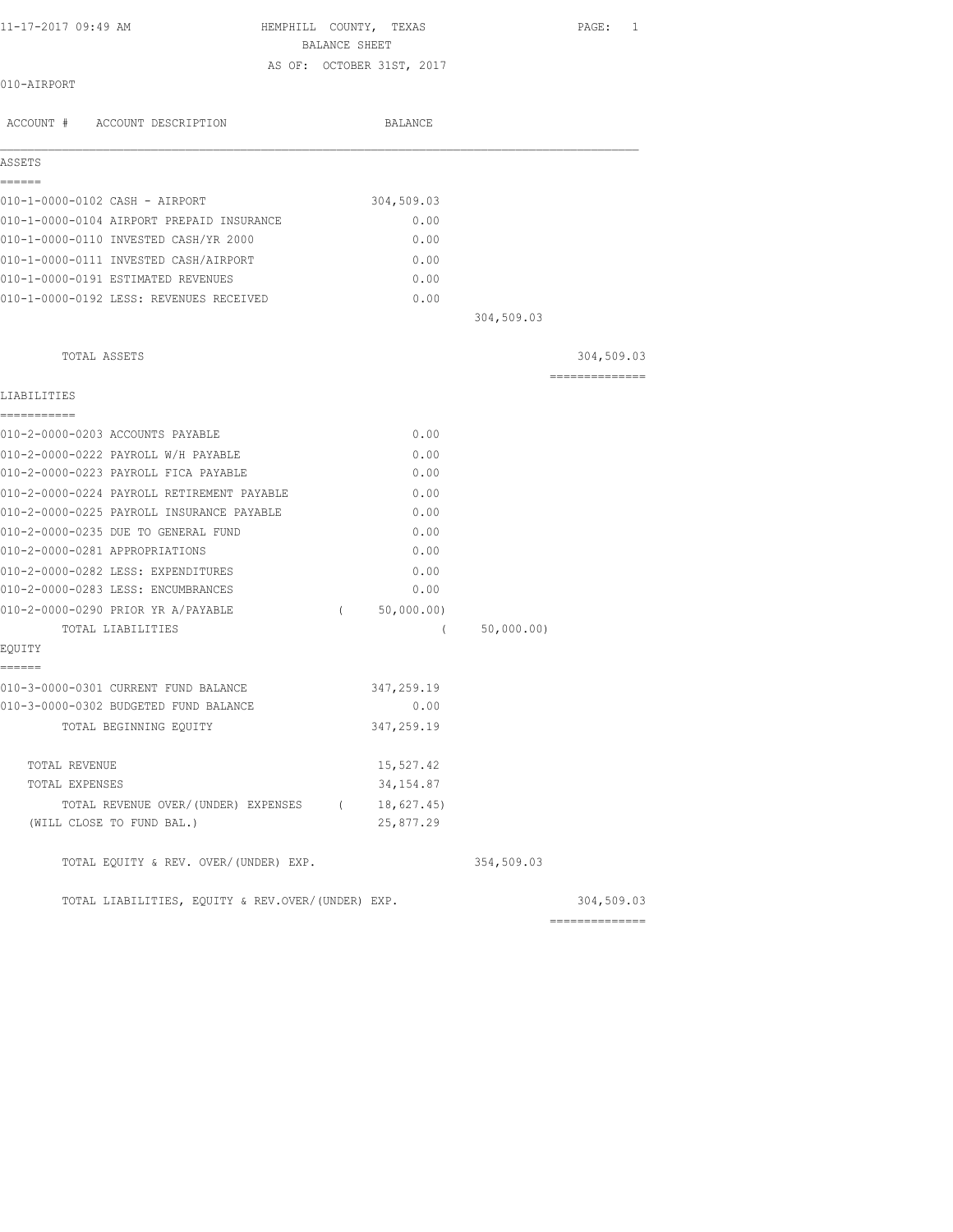| 11-17-2017 09:49 AM                               | HEMPHILL COUNTY, TEXAS    |              | PAGE: 1        |
|---------------------------------------------------|---------------------------|--------------|----------------|
|                                                   | BALANCE SHEET             |              |                |
| 011-ROAD & BRIDGE PCT 1                           | AS OF: OCTOBER 31ST, 2017 |              |                |
|                                                   |                           |              |                |
| ACCOUNT # ACCOUNT DESCRIPTION                     | BALANCE                   |              |                |
| ASSETS                                            |                           |              |                |
| ======                                            |                           |              |                |
| 011-1-0000-0101 CLAIM ON POOLED CASH              | 1,005,359.65              |              |                |
| 011-1-0000-0102 CASH - ROAD & BRIDGE PCT 1        | 0.00                      |              |                |
| 011-1-0000-0104 PCT 1 PREPAID INSURANCE           | 432.12                    |              |                |
| 011-1-0000-0110 INVESTMENTS                       | 0.00                      |              |                |
| 011-1-0000-0118 PROPERTY TAX RECEIVABLE           | 16, 118.62                |              |                |
| 011-1-0000-0121 ALLOWANCE FOR BAD DEBT            | (10, 638.21)              |              |                |
| 011-1-0000-0191 ESTIMATED REVENUES                | 0.00                      |              |                |
| 011-1-0000-0192 LESS: REVENUES RECEIVED           | 0.00                      |              |                |
|                                                   |                           | 1,011,272.18 |                |
| TOTAL ASSETS                                      |                           |              | 1,011,272.18   |
|                                                   |                           |              | ============== |
| LIABILITIES                                       |                           |              |                |
| 011-2-0000-0201 AP POOLED                         | $\left($<br>71.52)        |              |                |
| 011-2-0000-0203 ACOUNTS PAYABLE                   | 0.00                      |              |                |
| 011-2-0000-0211 DUE FROM OTHER FUNDS              | 0.00                      |              |                |
| 011-2-0000-0220 DEFERRED COMPENSATION             | 0.00                      |              |                |
| 011-2-0000-0222 WITHHOLDING PAYABLE               | 0.00                      |              |                |
| 011-2-0000-0223 FICA PAYABLE                      | 0.00                      |              |                |
| 011-2-0000-0224 RETIREMENT PAYABLE                | 0.00                      |              |                |
| 011-2-0000-0225 INSURANCE PAYABLE                 | 28.68                     |              |                |
| 011-2-0000-0226 CAFE PLAN PAYABLE                 | 354.31)<br>$\left($       |              |                |
| 011-2-0000-0228 VALIC PAYABLE                     | 0.00                      |              |                |
| 011-2-0000-0230 DEFERRED REVENUE                  | 4,830.05                  |              |                |
| 011-2-0000-0281 APPROPRIATIONS                    | 0.00                      |              |                |
| 011-2-0000-0282 LESS: EXPENDITURES                | 0.00                      |              |                |
| 011-2-0000-0283 LESS: ENCUMBRANCES                | 0.00                      |              |                |
| 011-2-0000-0290 PRIOR YR A/PAYABLE                | 0.00                      |              |                |
| 011-2-4011-0221 UNEMPLOYMENT PAYABLE              | 0.00                      |              |                |
| TOTAL LIABILITIES                                 |                           | 4,432.90     |                |
| EQUITY                                            |                           |              |                |
| ------                                            |                           |              |                |
| 011-3-0000-0301 CURRENT FUND BALANCE              | 917, 611.42               |              |                |
| 011-3-0000-0302 BUDGETED FUND BALANCE             | 0.00                      |              |                |
| TOTAL BEGINNING EQUITY                            | 917, 611.42               |              |                |
| TOTAL REVENUE                                     | 88, 418.22                |              |                |
| TOTAL EXPENSES                                    | 15,290.50                 |              |                |
| TOTAL REVENUE OVER/(UNDER) EXPENSES               | 73, 127. 72               |              |                |
| (WILL CLOSE TO FUND BAL.)                         | 16,100.14                 |              |                |
| TOTAL EQUITY & REV. OVER/(UNDER) EXP.             |                           | 1,006,839.28 |                |
| TOTAL LIABILITIES, EQUITY & REV.OVER/(UNDER) EXP. |                           |              | 1,011,272.18   |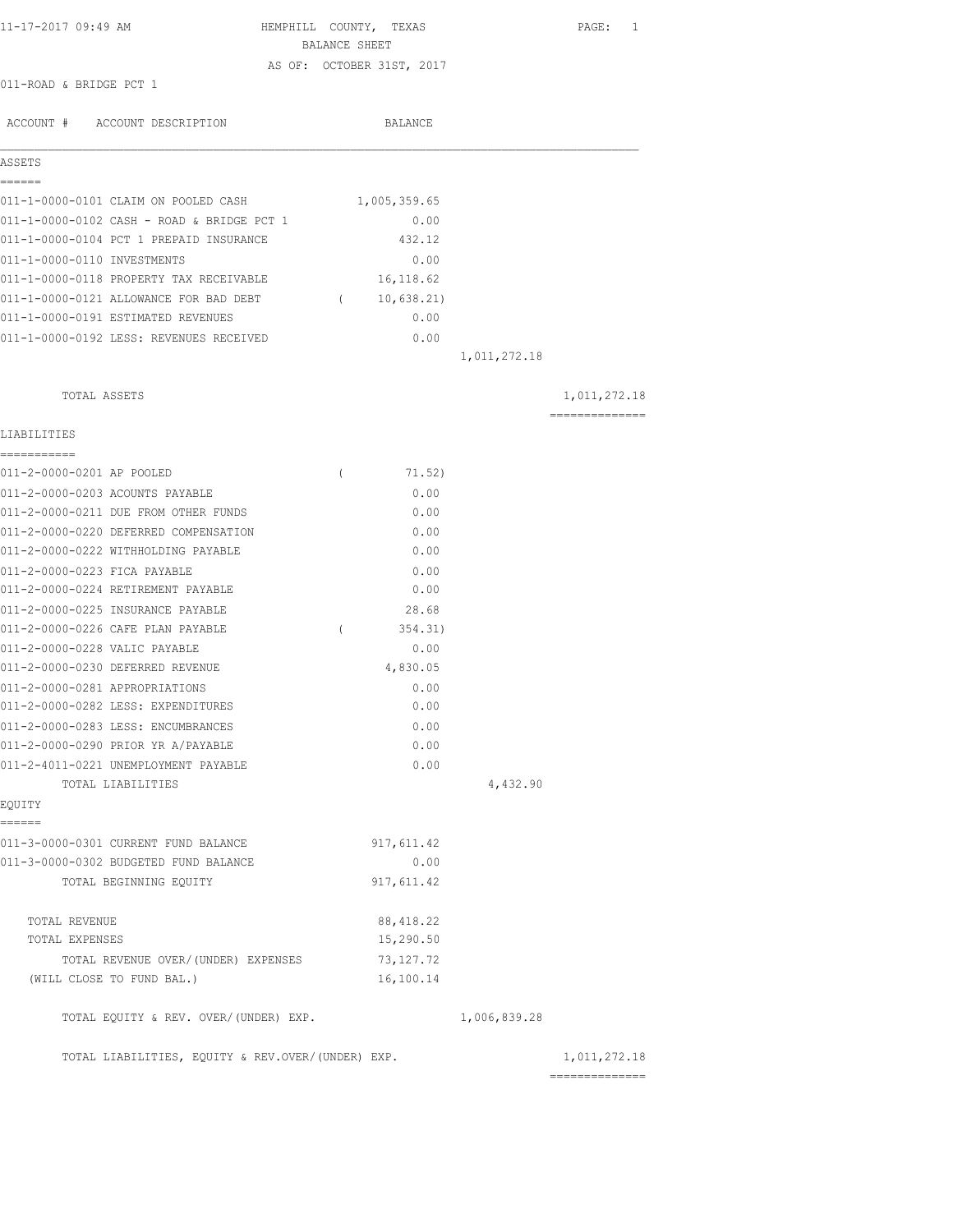| 11-17-2017 09:49 AM                               | HEMPHILL COUNTY, TEXAS<br>BALANCE SHEET | PAGE: 1                        |
|---------------------------------------------------|-----------------------------------------|--------------------------------|
|                                                   | AS OF: OCTOBER 31ST, 2017               |                                |
| 012-ROAD & BRIDGE PCT 2                           |                                         |                                |
| ACCOUNT # ACCOUNT DESCRIPTION                     | <b>BALANCE</b>                          |                                |
| ASSETS                                            |                                         |                                |
| ======<br>012-1-0000-0101 CLAIM ON POOLED CASH    | 1,413,874.42                            |                                |
| 012-1-0000-0102 CASH - ROAD & BRIDGE PCT 2        | 0.00                                    |                                |
| 012-1-0000-0104 PCT 2 PREPAID INSURANCE           | 432.12                                  |                                |
| 012-1-0000-0110 INVESTMENTS                       | 0.00                                    |                                |
| 012-1-0000-0118 PROPERTY TAX RECEIVABLE           | 17,095.51                               |                                |
| 012-1-0000-0121 ALLOWANCE FOR BAD DEBT            | (11, 282, 95)                           |                                |
| 012-1-0000-0191 ESTIMATED REVENUES                | 0.00                                    |                                |
| 012-1-0000-0192 LESS: REVENUES RECEIVED           | 0.00                                    |                                |
|                                                   | 1,420,119.10                            |                                |
|                                                   |                                         |                                |
| TOTAL ASSETS                                      |                                         | 1,420,119.10                   |
| LIABILITIES                                       |                                         | ---------------                |
| ===========                                       |                                         |                                |
| 012-2-0000-0201 AP POOLED                         | 0.00                                    |                                |
| 012-2-0000-0203 ACOUNTS PAYABLE                   | 0.00                                    |                                |
| 012-2-0000-0211 DUE FROM OTHER FUNDS              | 0.00                                    |                                |
| 012-2-0000-0220 DEFERRED COMPENSATION             | 0.00                                    |                                |
| 012-2-0000-0222 WITHHOLDING PAYABLE               | 0.00                                    |                                |
| 012-2-0000-0223 FICA PAYABLE                      | 0.00                                    |                                |
| 012-2-0000-0224 RETIREMENT PAYABLE                | 0.00                                    |                                |
| 012-2-0000-0225 INSURANCE PAYABLE                 | 22.70)<br>$\left($                      |                                |
| 012-2-0000-0226 CAFE PLAN PAYABLE                 | 260.00                                  |                                |
| 012-2-0000-0227 LEVY PAYABLE                      | 598.00                                  |                                |
| 012-2-0000-0228 VAL DEF                           | 0.00                                    |                                |
| 012-2-0000-0230 DEFERRED REVENUE                  | 5,122.78                                |                                |
| 012-2-0000-0281 APPROPRIATIONS                    | 0.00                                    |                                |
| 012-2-0000-0282 LESS: EXPENDITURES                | 0.00                                    |                                |
| 012-2-0000-0283 LESS: ENCUMBRANCES                | 0.00                                    |                                |
| 012-2-0000-0290 PRIOR YR A/PAYABLE                | 0.00                                    |                                |
| 012-2-4012-0221 UNEMPLOYMENT PAYABLE              | 0.00                                    |                                |
| TOTAL LIABILITIES<br>EQUITY                       |                                         | 5,958.08                       |
| ======                                            |                                         |                                |
| 012-3-0000-0301 CURRENT FUND BALANCE              | 1,252,740.87                            |                                |
| 012-3-0000-0302 BUDGETED FUND BALANCE             | 0.00                                    |                                |
| TOTAL BEGINNING EQUITY                            | 1,252,740.87                            |                                |
| TOTAL REVENUE                                     | 93,777.00                               |                                |
| TOTAL EXPENSES                                    | 19,497.86                               |                                |
| TOTAL REVENUE OVER/(UNDER) EXPENSES               | 74,279.14                               |                                |
| (WILL CLOSE TO FUND BAL.)                         | 87, 141.01                              |                                |
| TOTAL EQUITY & REV. OVER/(UNDER) EXP.             | 1, 414, 161.02                          |                                |
| TOTAL LIABILITIES, EQUITY & REV.OVER/(UNDER) EXP. |                                         | 1,420,119.10<br>============== |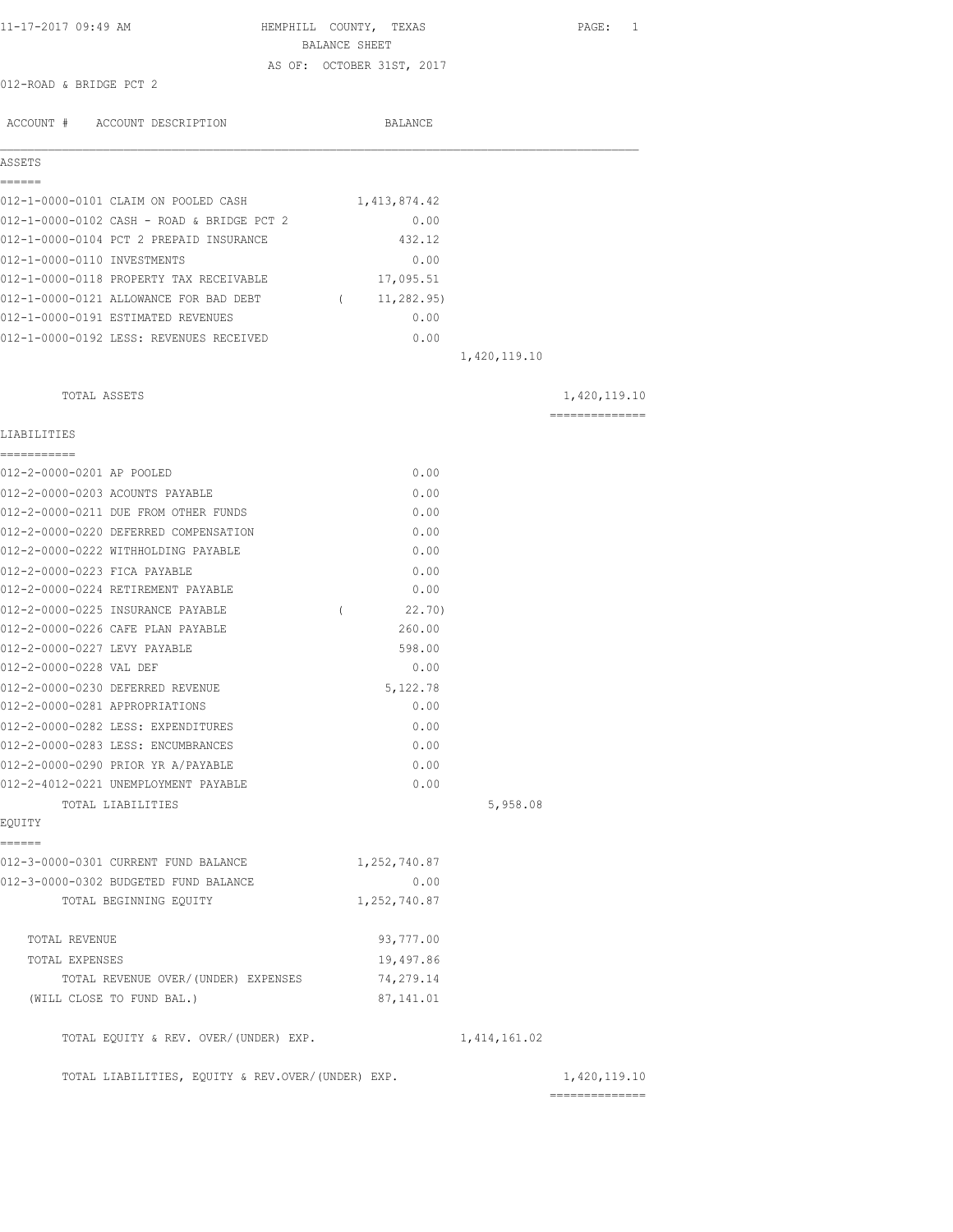| 11-17-2017 09:49 AM                               | HEMPHILL COUNTY, TEXAS    |                | PAGE: 1        |
|---------------------------------------------------|---------------------------|----------------|----------------|
|                                                   | BALANCE SHEET             |                |                |
|                                                   | AS OF: OCTOBER 31ST, 2017 |                |                |
| 013-ROAD & BRIDGE PCT 3                           |                           |                |                |
| ACCOUNT # ACCOUNT DESCRIPTION                     | BALANCE                   |                |                |
|                                                   |                           |                |                |
| ASSETS                                            |                           |                |                |
| ======                                            |                           |                |                |
| 013-1-0000-0101 CLAIM ON POOLED CASH              | 1,343,166.02              |                |                |
| 013-1-0000-0102 CASH - ROAD & BRIDGE PCT 3        | 0.00                      |                |                |
| 013-1-0000-0104 PCT 3 PREPAID INSURANCE           | 720.20                    |                |                |
| 013-1-0000-0110 INVESTMENTS                       | 0.00                      |                |                |
| 013-1-0000-0118 PROPERTY TAX RECEIVABLE           | 34, 191.01                |                |                |
| 013-1-0000-0121 ALLOWANCE FOR BAD DEBT            | (22, 565.90)              |                |                |
| 013-1-0000-0191 ESTIMATED REVENUES                | 0.00                      |                |                |
| 013-1-0000-0192 LESS: REVENUES RECEIVED           | 0.00                      |                |                |
|                                                   |                           | 1, 355, 511.33 |                |
| TOTAL ASSETS                                      |                           |                | 1, 355, 511.33 |
|                                                   |                           |                | -------------- |
| LIABILITIES                                       |                           |                |                |
|                                                   |                           |                |                |
| 013-2-0000-0201 AP POOLED                         | 0.00                      |                |                |
| 013-2-0000-0203 ACOUNTS PAYABLE                   | 0.00                      |                |                |
| 013-2-0000-0211 DUE FROM OTHER FUNDS              | 0.00                      |                |                |
| 013-2-0000-0222 WITHHOLDING PAYABLE               | 0.00                      |                |                |
| 013-2-0000-0223 FICA PAYABLE                      | 0.00                      |                |                |
| 013-2-0000-0224 RETIREMENT PAYABLE                | 0.00                      |                |                |
| 013-2-0000-0225 INSURANCE PAYABLE                 | 20.10)<br>$\left($        |                |                |
| 013-2-0000-0226 CAFE PLAN PAYABLE                 | 767.92)                   |                |                |
| 013-2-0000-0227 LEVY PAYABLE                      | 0.00                      |                |                |
| 013-2-0000-0230 DEFERRED REVENUE                  | 10,245.55                 |                |                |
| 013-2-0000-0281 APPROPRIATIONS                    | 0.00                      |                |                |
| 013-2-0000-0282 LESS: EXPENDITURES                | 0.00                      |                |                |
| 013-2-0000-0283 LESS: ENCUMBRANCES                | 0.00                      |                |                |
| 013-2-0000-0290 PRIOR YR A/PAYABLE                | 0.00                      |                |                |
| 013-2-4013-0221 UNEMPLOYMENT PAYABLE              | 0.00                      |                |                |
| TOTAL LIABILITIES                                 |                           | 9,457.53       |                |
| EQUITY                                            |                           |                |                |
| ------<br>013-3-0000-0301 CURRENT FUND BALANCE    | 1,068,035.14              |                |                |
| 013-3-0000-0302 BUDGETED FUND BALANCE             | 0.00                      |                |                |
| TOTAL BEGINNING EQUITY                            | 1,068,035.14              |                |                |
|                                                   |                           |                |                |
| TOTAL REVENUE                                     | 187,554.05                |                |                |
| TOTAL EXPENSES                                    | 33,710.83                 |                |                |
| TOTAL REVENUE OVER/(UNDER) EXPENSES               | 153,843.22                |                |                |
| (WILL CLOSE TO FUND BAL.)                         | 124, 175.44               |                |                |
| TOTAL EQUITY & REV. OVER/(UNDER) EXP.             |                           | 1,346,053.80   |                |
|                                                   |                           |                |                |
| TOTAL LIABILITIES, EQUITY & REV.OVER/(UNDER) EXP. |                           |                | 1, 355, 511.33 |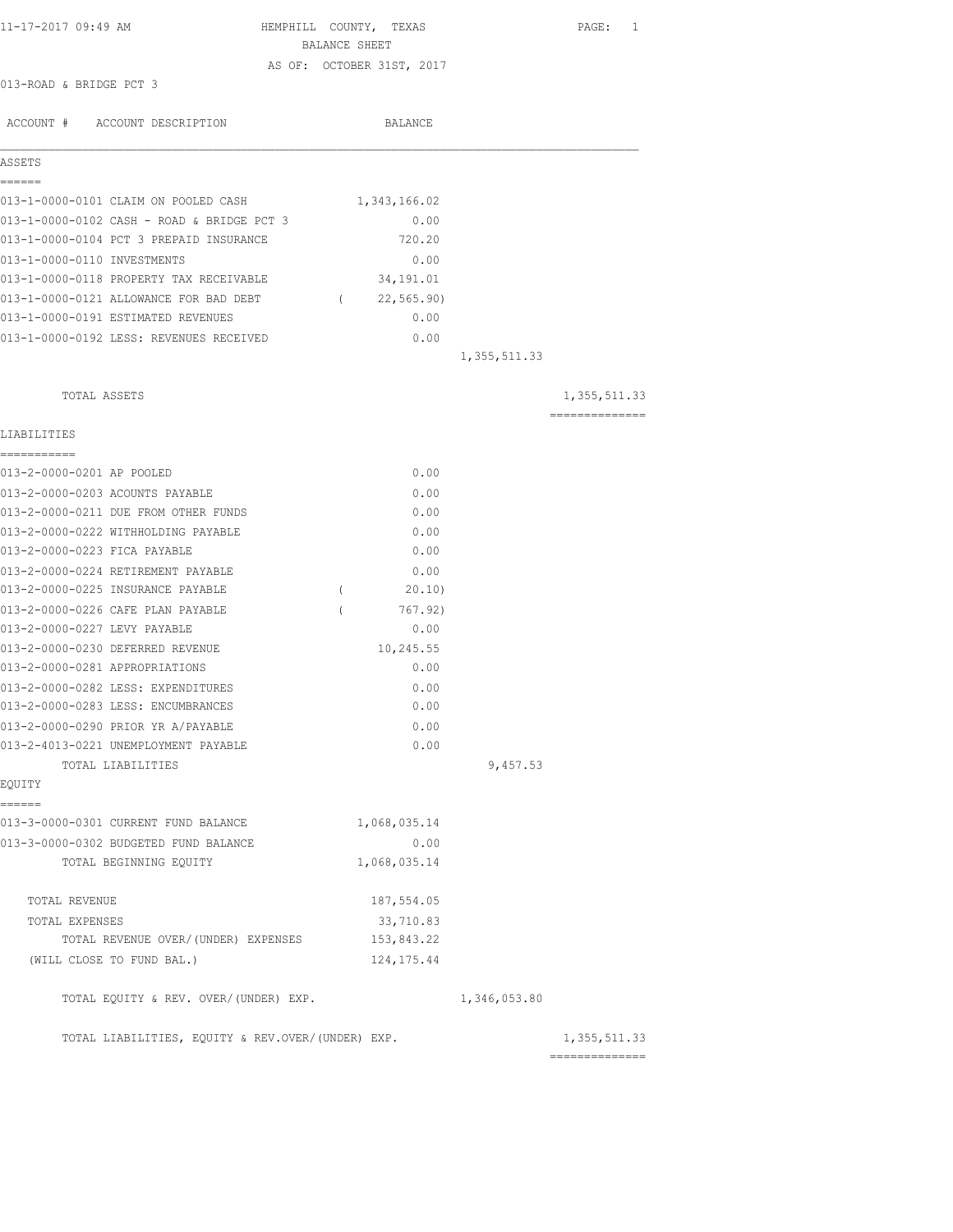| 11-17-2017 09:49 AM                               | HEMPHILL COUNTY, TEXAS    |                | PAGE: 1                        |
|---------------------------------------------------|---------------------------|----------------|--------------------------------|
|                                                   | BALANCE SHEET             |                |                                |
|                                                   | AS OF: OCTOBER 31ST, 2017 |                |                                |
| 014-ROAD & BRIDGE PCT 4                           |                           |                |                                |
| ACCOUNT # ACCOUNT DESCRIPTION                     | <b>BALANCE</b>            |                |                                |
| ASSETS                                            |                           |                |                                |
| ======<br>014-1-0000-0101 CLAIM ON POOLED CASH    | 1,360,412.44              |                |                                |
| 014-1-0000-0102 CASH - ROAD & BRIDGE PCT 4        | 0.00                      |                |                                |
| 014-1-0000-0104 PCT 4 PREPAID INSURANCE           | 720.20                    |                |                                |
| 014-1-0000-0110 INVESTMENTS                       | 0.00                      |                |                                |
| 014-1-0000-0118 PROPERTY TAX RECEIVABLE           | 30,283.47                 |                |                                |
| 014-1-0000-0121 ALLOWANCE FOR BAD DEBT            | (19, 986.94)              |                |                                |
| 014-1-0000-0191 ESTIMATED REVENUES                | 0.00                      |                |                                |
| 014-1-0000-0192 LESS: REVENUES RECEIVED           | 0.00                      |                |                                |
|                                                   |                           | 1,371,429.17   |                                |
| TOTAL ASSETS                                      |                           |                | 1,371,429.17                   |
| LIABILITIES                                       |                           |                | --------------                 |
| ===========<br>014-2-0000-0201 AP POOLED          | 0.00                      |                |                                |
| 014-2-0000-0203 ACOUNTS PAYABLE                   | 0.00                      |                |                                |
| 014-2-0000-0211 DUE FROM OTHER FUNDS              | 0.00                      |                |                                |
| 014-2-0000-0222 WITHHOLDING PAYABLE               | 0.00                      |                |                                |
| 014-2-0000-0223 FICA PAYABLE                      | 0.00                      |                |                                |
| 014-2-0000-0224 RETIREMENT PAYABLE                | 0.00                      |                |                                |
| 014-2-0000-0225 INSURANCE PAYABLE                 | 38.81                     |                |                                |
| 014-2-0000-0226 CAFE PLAN PAYABLE                 | 0.00                      |                |                                |
| 014-2-0000-0227 LEVY PAYABLE                      | 0.00                      |                |                                |
| 014-2-0000-0230 DEFERRED REVENUE                  | 9,074.63                  |                |                                |
| 014-2-0000-0281 APPROPRIATIONS                    | 0.00                      |                |                                |
| 014-2-0000-0282 LESS: EXPENDITURES                | 0.00                      |                |                                |
| 014-2-0000-0283 LESS: ENCUMBRANCES                | 0.00                      |                |                                |
| 014-2-0000-0290 PRIOR YR A/PAYABLE                | 0.00                      |                |                                |
| 014-2-4014-0221 UNEMPLOYMENT PAYABLE              | 0.00                      |                |                                |
| TOTAL LIABILITIES                                 |                           | 9,113.44       |                                |
| EQUITY<br>======                                  |                           |                |                                |
| 014-3-0000-0301 CURRENT FUND BALANCE              | 1, 113, 971.86            |                |                                |
| 014-3-0000-0302 BUDGETED FUND BALANCE             | 0.00                      |                |                                |
| TOTAL BEGINNING EQUITY                            | 1, 113, 971.86            |                |                                |
| TOTAL REVENUE                                     | 166, 119.27               |                |                                |
| TOTAL EXPENSES                                    | 32, 172. 21               |                |                                |
| TOTAL REVENUE OVER/(UNDER) EXPENSES               | 133,947.06                |                |                                |
| (WILL CLOSE TO FUND BAL.)                         | 114,396.81                |                |                                |
| TOTAL EQUITY & REV. OVER/(UNDER) EXP.             |                           | 1, 362, 315.73 |                                |
| TOTAL LIABILITIES, EQUITY & REV.OVER/(UNDER) EXP. |                           |                | 1,371,429.17<br>============== |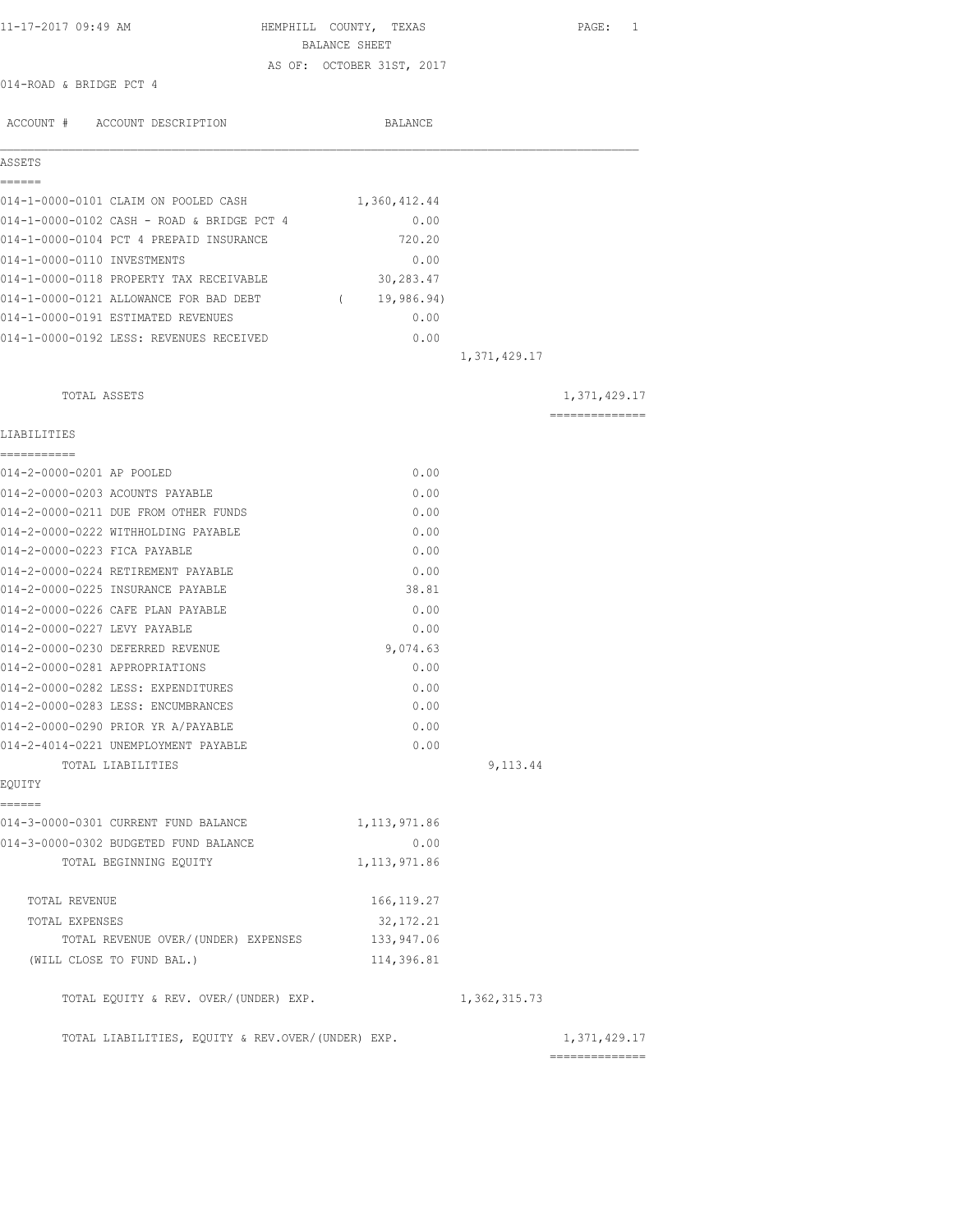| 11-17-2017 09:49 AM<br>HEMPHILL COUNTY, TEXAS                                        |                           |           | PAGE: 1        |
|--------------------------------------------------------------------------------------|---------------------------|-----------|----------------|
| BALANCE SHEET                                                                        |                           |           |                |
|                                                                                      | AS OF: OCTOBER 31ST, 2017 |           |                |
| 022-CO RECORDS PRESERVATION                                                          |                           |           |                |
| ACCOUNT # ACCOUNT DESCRIPTION                                                        | BALANCE                   |           |                |
| ASSETS                                                                               |                           |           |                |
| ======                                                                               |                           |           |                |
| 022-1-0000-0101 CLAIM ON POOLED CASH                                                 | 19,365.59                 |           |                |
| 022-1-0000-0102 CASH - COUNTY-RECORDS PRESERVA<br>022-1-0000-0191 ESTIMATED REVENUES | 0.00                      |           |                |
| 022-1-0000-0192 LESS: REVENUES RECEIVED                                              | 0.00<br>0.00              |           |                |
|                                                                                      |                           | 19,365.59 |                |
|                                                                                      |                           |           |                |
| TOTAL ASSETS                                                                         |                           |           | 19,365.59      |
| LIABILITIES                                                                          |                           |           | ============== |
| ===========                                                                          |                           |           |                |
| 022-2-0000-0201 AP POOLED                                                            | 0.00                      |           |                |
| 022-2-0000-0203 ACOUNTS PAYABLE                                                      | 0.00                      |           |                |
| 022-2-0000-0222 PAYROLL W/H PAYABLE                                                  | 0.00                      |           |                |
| 022-2-0000-0223 PAYROLL FICA PAYABLE                                                 | 0.00                      |           |                |
| 022-2-0000-0224 PAYROLL RETIREMENT PAYABLE                                           | 0.00                      |           |                |
| 022-2-0000-0225 PAYROLL INSURANCE PAYABLE                                            | 0.00                      |           |                |
| 022-2-0000-0281 APPROPRIATIONS                                                       | 0.00                      |           |                |
| 022-2-0000-0282 LESS: EXPENDITURES                                                   | 0.00                      |           |                |
| 022-2-0000-0283 LESS: ENCUMBRANCES                                                   | 0.00                      |           |                |
| 022-2-0000-0290 PRIOR YR A/PAYABLE                                                   | 0.00                      |           |                |
| TOTAL LIABILITIES<br>EQUITY                                                          |                           | 0.00      |                |
| ======                                                                               |                           |           |                |
| 022-3-0000-0301 CURRENT FUND BALANCE                                                 | 14,635.82                 |           |                |
| 022-3-0000-0302 BUDGETED FUND BALANCE                                                | 0.00                      |           |                |
| TOTAL BEGINNING EQUITY                                                               | 14,635.82                 |           |                |
| TOTAL REVENUE                                                                        | 0.00                      |           |                |
| TOTAL EXPENSES                                                                       | 0.00                      |           |                |
| TOTAL REVENUE OVER/(UNDER) EXPENSES                                                  | 0.00                      |           |                |
| (WILL CLOSE TO FUND BAL.)                                                            | 4,729.77                  |           |                |
| TOTAL EQUITY & REV. OVER/(UNDER) EXP.                                                |                           | 19,365.59 |                |
| TOTAL LIABILITIES, EQUITY & REV.OVER/(UNDER) EXP.                                    |                           |           | 19,365.59      |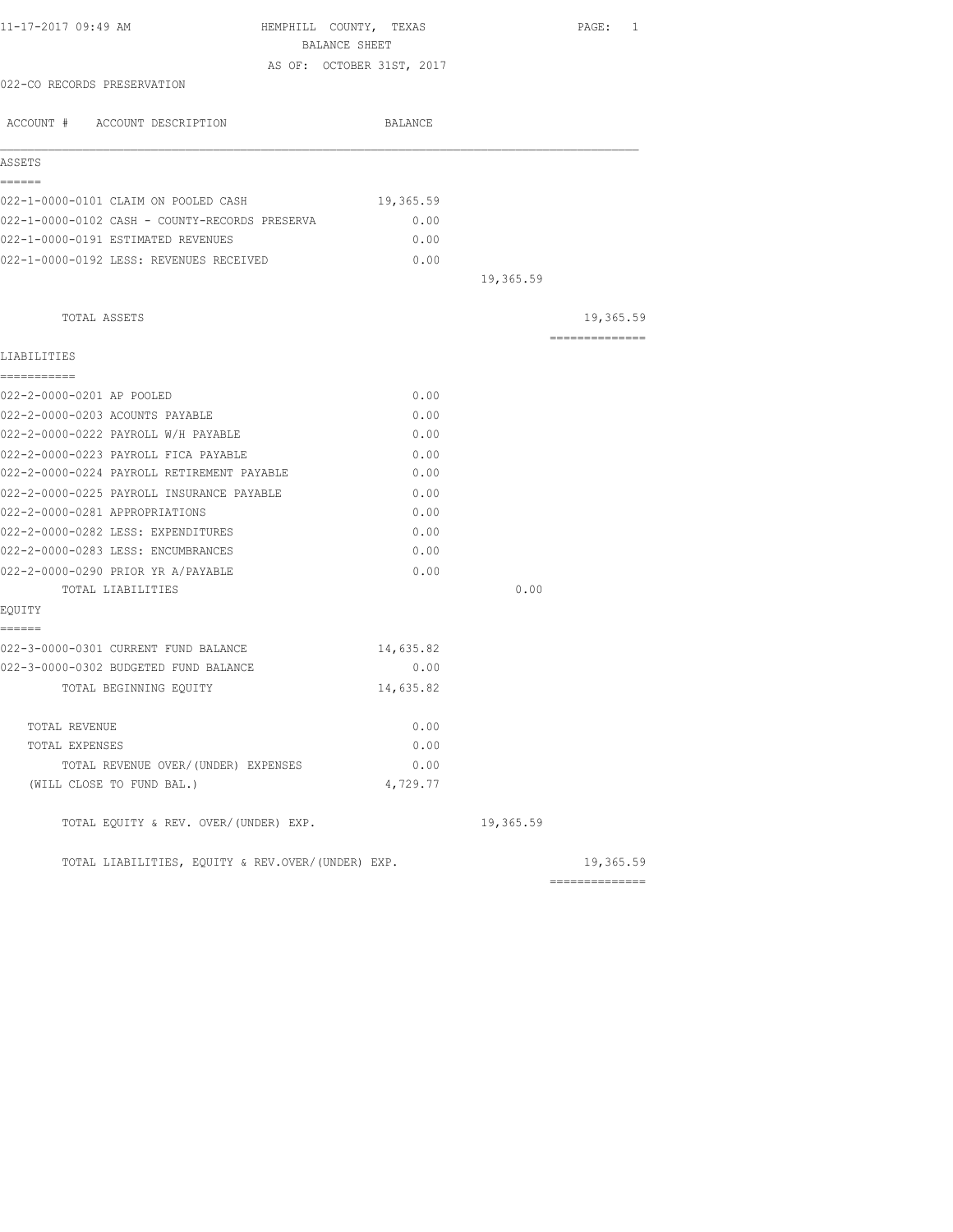| 11-17-2017 09:49 AM                                     | HEMPHILL COUNTY, TEXAS                     | PAGE: 1        |
|---------------------------------------------------------|--------------------------------------------|----------------|
|                                                         | BALANCE SHEET<br>AS OF: OCTOBER 31ST, 2017 |                |
| 023-CLK'S RECORDS PRESERVE                              |                                            |                |
|                                                         |                                            |                |
| ACCOUNT # ACCOUNT DESCRIPTION                           | BALANCE                                    |                |
| ASSETS                                                  |                                            |                |
| ------                                                  |                                            |                |
| 023-1-0000-0101 CLAIM ON POOLED CASH                    | 4,910.02                                   |                |
| 023-1-0000-0102 CASH-CLK'S RECORD PRESERVATION          | 0.00                                       |                |
| 023-1-0000-0191 ESTIMATED REVENUES                      | 0.00                                       |                |
| 023-1-0000-0192 LESS: REVENUES RECEIVED                 | 0.00                                       |                |
|                                                         | 4,910.02                                   |                |
| TOTAL ASSETS                                            |                                            | 4,910.02       |
| LIABILITIES                                             |                                            | ============== |
| ------------                                            |                                            |                |
| 023-2-0000-0201 AP POOLED                               | 0.00                                       |                |
| 023-2-0000-0203 ACOUNTS PAYABLE                         | 0.00                                       |                |
| 023-2-0000-0222 WITHHOLDING PAYABLE                     | 0.00                                       |                |
| 023-2-0000-0223 FICA PAYABLE                            | 0.00                                       |                |
| 023-2-0000-0224 PAYROLL RETIREMENT PAYABLE              | 0.00                                       |                |
| 023-2-0000-0225 PAYROLL INSURANCE PAYABLE               | 0.00                                       |                |
| 023-2-0000-0281 APPROPRIATIONS                          | 0.00                                       |                |
| 023-2-0000-0282 LESS: EXPENDITURES                      | 0.00                                       |                |
| 023-2-0000-0283 LESS: ENCUMBRANCES                      | 0.00                                       |                |
| 023-2-0000-0290 PRIOR YR A/PAYABLE<br>TOTAL LIABILITIES | 0.00                                       | 0.00           |
| EQUITY                                                  |                                            |                |
| ======                                                  |                                            |                |
| 023-3-0000-0301 CURRENT FUND BALANCE                    | 3,783.33                                   |                |
| 023-3-0000-0302 BUDGETED FUND BALANCE                   | 0.00                                       |                |
| TOTAL BEGINNING EQUITY                                  | 3,783.33                                   |                |
| TOTAL REVENUE                                           | 0.00                                       |                |
| TOTAL EXPENSES                                          | 0.00                                       |                |
| TOTAL REVENUE OVER/(UNDER) EXPENSES                     | 0.00                                       |                |
| (WILL CLOSE TO FUND BAL.)                               | 1,126.69                                   |                |
| TOTAL EQUITY & REV. OVER/(UNDER) EXP.                   | 4,910.02                                   |                |
| TOTAL LIABILITIES, EQUITY & REV.OVER/(UNDER) EXP.       |                                            | 4,910.02       |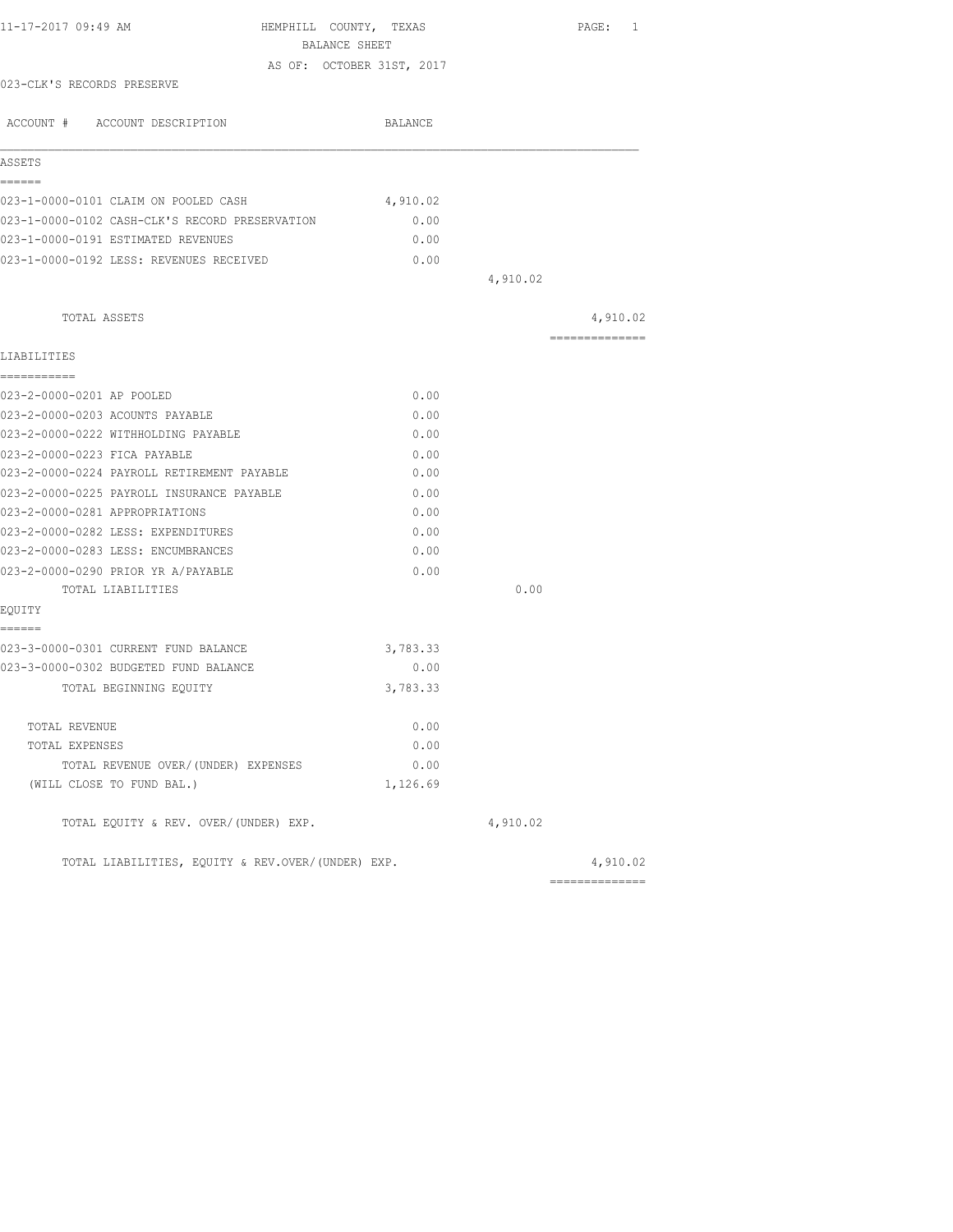| HEMPHILL COUNTY, TEXAS                            |                                  | PAGE: 1        |
|---------------------------------------------------|----------------------------------|----------------|
| BALANCE SHEET                                     |                                  |                |
| AS OF: OCTOBER 31ST, 2017                         |                                  |                |
|                                                   |                                  |                |
| BALANCE                                           |                                  |                |
|                                                   |                                  |                |
|                                                   |                                  |                |
| 5,618.88                                          |                                  |                |
| 0.00                                              |                                  |                |
| 0.00                                              |                                  |                |
| 0.00                                              |                                  |                |
|                                                   | 5,618.88                         |                |
|                                                   |                                  | 5,618.88       |
|                                                   |                                  | ============== |
|                                                   |                                  |                |
| 0.00                                              |                                  |                |
| 0.00                                              |                                  |                |
| 0.00                                              |                                  |                |
| 0.00                                              |                                  |                |
| 0.00                                              |                                  |                |
| 0.00                                              |                                  |                |
| 0.00                                              |                                  |                |
| 0.00                                              |                                  |                |
| 0.00                                              |                                  |                |
| 0.00                                              |                                  |                |
|                                                   | 0.00                             |                |
|                                                   |                                  |                |
|                                                   |                                  |                |
| 0.00                                              |                                  |                |
| 4,206.63                                          |                                  |                |
|                                                   |                                  |                |
|                                                   |                                  |                |
|                                                   |                                  |                |
| 1,412.25                                          |                                  |                |
|                                                   | 5,618.88                         |                |
| TOTAL LIABILITIES, EQUITY & REV.OVER/(UNDER) EXP. |                                  | 5,618.88       |
|                                                   | 4,206.63<br>0.00<br>0.00<br>0.00 |                |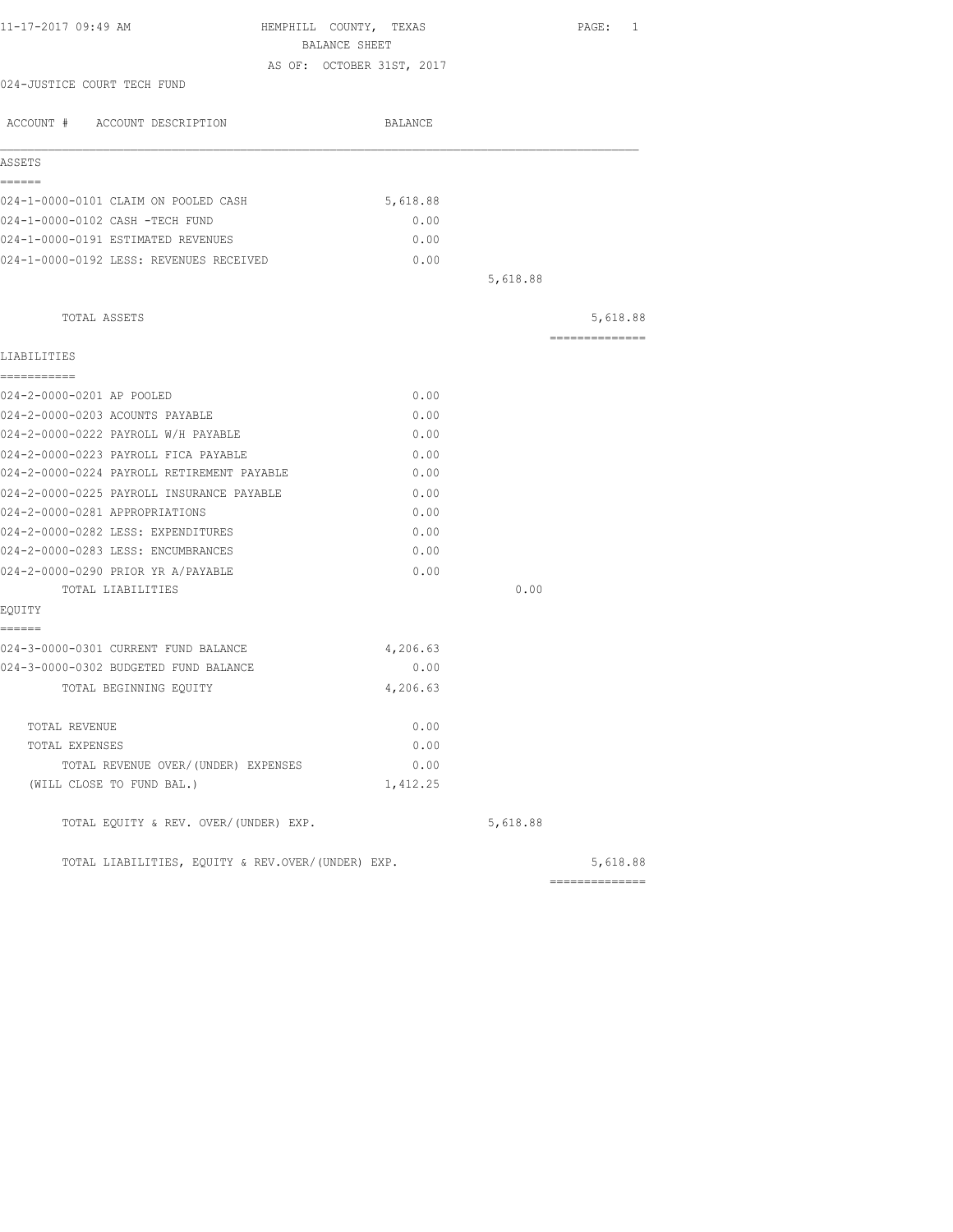| 11-17-2017 09:49 AM<br>HEMPHILL COUNTY, TEXAS     |                           |          | PAGE: 1         |
|---------------------------------------------------|---------------------------|----------|-----------------|
| BALANCE SHEET                                     | AS OF: OCTOBER 31ST, 2017 |          |                 |
| 029-PRETRIAL INTERVENTION FUN                     |                           |          |                 |
| ACCOUNT # ACCOUNT DESCRIPTION                     | BALANCE                   |          |                 |
|                                                   |                           |          |                 |
| ASSETS                                            |                           |          |                 |
| ======                                            |                           |          |                 |
| 029-1-0000-0101 CLAIM ON POOLED CASH              | 1,000.00                  |          |                 |
| 029-1-0000-0102 CASH -PRETRIAL INTERVENTION       | 0.00                      |          |                 |
| 029-1-0000-0191 ESTIMATED REVENUES                | 0.00                      |          |                 |
| 029-1-0000-0192 LESS: REVENUES RECEIVED           | 0.00                      |          |                 |
|                                                   |                           | 1,000.00 |                 |
| TOTAL ASSETS                                      |                           |          | 1,000.00        |
| LIABILITIES                                       |                           |          | --------------- |
| ===========                                       |                           |          |                 |
| 029-2-0000-0201 AP POOLED                         | 0.00                      |          |                 |
| 029-2-0000-0203 ACCOUNTS PAYABLE                  | 0.00                      |          |                 |
| 029-2-0000-0281 APPROPRIATIONS                    | 0.00                      |          |                 |
| 029-2-0000-0282 LESS: EXPENDITURES                | 0.00                      |          |                 |
| 029-2-0000-0283 LESS: ENCUMBRANCES                | 0.00                      |          |                 |
| 029-2-0000-0290 PRIOR YR A/PAYABLE                | 0.00                      |          |                 |
| TOTAL LIABILITIES                                 |                           | 0.00     |                 |
| EQUITY                                            |                           |          |                 |
| ------                                            |                           |          |                 |
| 029-3-0000-0301 CURRENT FUND BALANCE              | 0.00                      |          |                 |
| 029-3-0000-0302 BUDGETED FUND BALANCE             | 0.00                      |          |                 |
| TOTAL BEGINNING EQUITY                            | 0.00                      |          |                 |
| TOTAL REVENUE                                     | 500.00                    |          |                 |
| TOTAL EXPENSES                                    | 0.00                      |          |                 |
| TOTAL REVENUE OVER/(UNDER) EXPENSES               | 500.00                    |          |                 |
| (WILL CLOSE TO FUND BAL.)                         | 500.00                    |          |                 |
| TOTAL EQUITY & REV. OVER/(UNDER) EXP.             |                           | 1,000.00 |                 |
| TOTAL LIABILITIES, EQUITY & REV.OVER/(UNDER) EXP. |                           |          | 1,000.00        |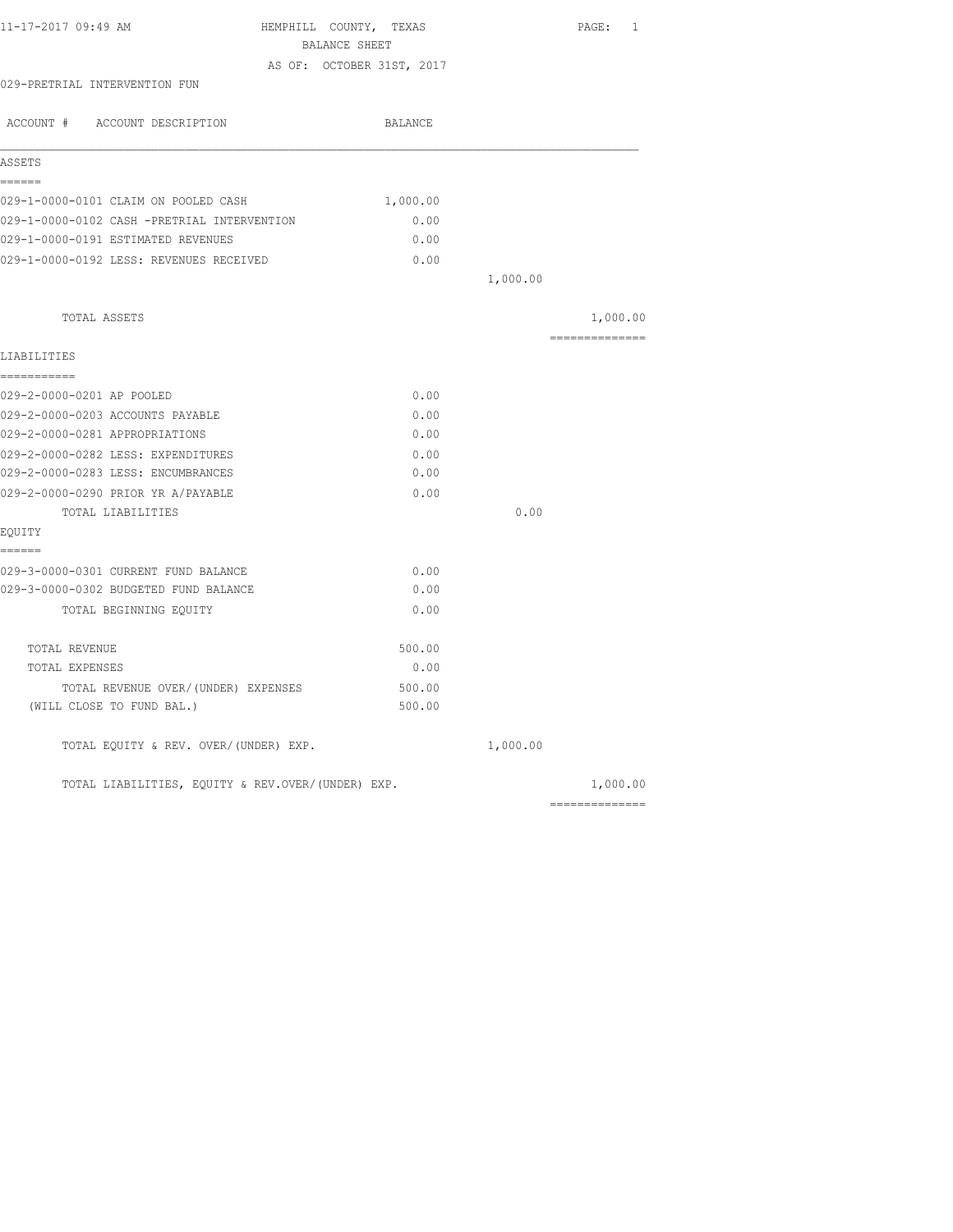| 11-17-2017 09:49 AM                                                      | HEMPHILL COUNTY, TEXAS<br>BALANCE SHEET |           | PAGE: 1        |
|--------------------------------------------------------------------------|-----------------------------------------|-----------|----------------|
|                                                                          |                                         |           |                |
| 032-CHK COLLECTION/CO ATTY                                               | AS OF: OCTOBER 31ST, 2017               |           |                |
| ACCOUNT # ACCOUNT DESCRIPTION                                            | BALANCE                                 |           |                |
| ASSETS                                                                   |                                         |           |                |
| ======                                                                   |                                         |           |                |
| 032-1-0000-0101 CLAIM ON POOLED CASH                                     | 17,705.88                               |           |                |
| 032-1-0000-0102 CASH - CHECK COLLECTION/CO ATT                           | 0.00                                    |           |                |
| 032-1-0000-0103 PETTY CASH                                               | 0.00                                    |           |                |
| 032-1-0000-0105 PETTY CASH-CO ATTY<br>032-1-0000-0191 ESTIMATED REVENUES | 100.00<br>0.00                          |           |                |
|                                                                          |                                         |           |                |
| 032-1-0000-0192 LESS: REVENUES RECEIVED                                  | 0.00                                    | 17,805.88 |                |
|                                                                          |                                         |           |                |
| TOTAL ASSETS                                                             |                                         |           | 17,805.88      |
| LIABILITIES                                                              |                                         |           | ============== |
| -----------                                                              |                                         |           |                |
| 032-2-0000-0201 AP POOLED                                                | 0.00                                    |           |                |
| 032-2-0000-0203 ACCOUNTS PAYABLE                                         | 0.00                                    |           |                |
| 032-2-0000-0281 APPROPRIATIONS                                           | 0.00                                    |           |                |
| 032-2-0000-0282 LESS: EXPENDITURES                                       | 0.00                                    |           |                |
| 032-2-0000-0283 LESS: ENCUMBRANCES                                       | 0.00                                    |           |                |
| 032-2-0000-0290 PRIOR YR A/PAYABLE                                       | 0.00                                    |           |                |
| TOTAL LIABILITIES                                                        |                                         | 0.00      |                |
| EQUITY                                                                   |                                         |           |                |
| ======                                                                   |                                         |           |                |
| 032-3-0000-0301 CURRENT FUND BALANCE                                     | 15,356.82                               |           |                |
| 032-3-0000-0302 BUDGETED FUND BALANCE                                    | 0.00                                    |           |                |
| TOTAL BEGINNING EQUITY                                                   | 15,356.82                               |           |                |
| TOTAL REVENUE                                                            | 0.00                                    |           |                |
| TOTAL EXPENSES                                                           | 0.00                                    |           |                |
| TOTAL REVENUE OVER/(UNDER) EXPENSES                                      | 0.00                                    |           |                |
| (WILL CLOSE TO FUND BAL.)                                                | 2,449.06                                |           |                |
| TOTAL EQUITY & REV. OVER/(UNDER) EXP.                                    |                                         | 17,805.88 |                |
| TOTAL LIABILITIES, EOUITY & REV.OVER/(UNDER) EXP.                        |                                         |           | 17,805.88      |
|                                                                          |                                         |           | ============== |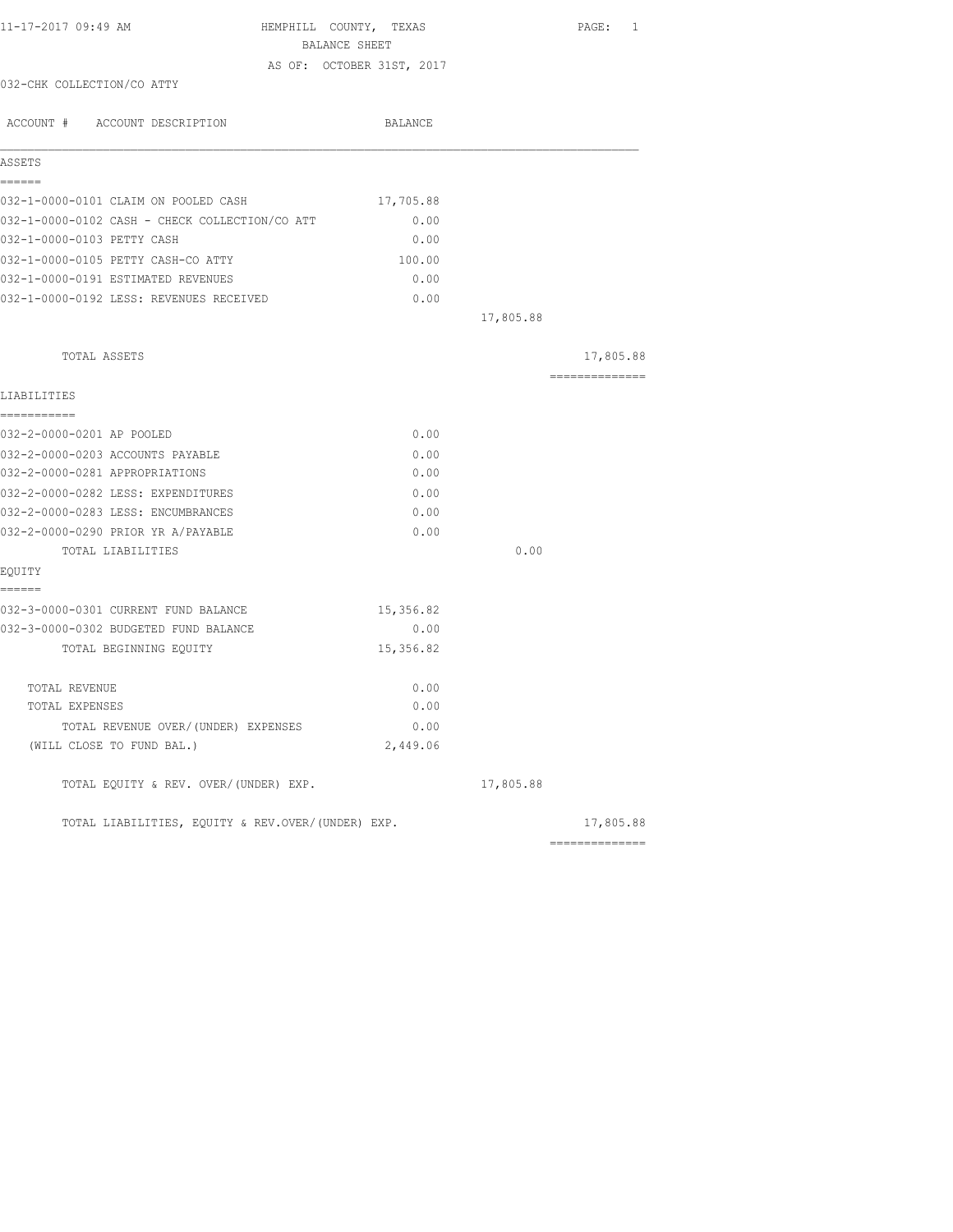| 11-17-2017 09:49 AM                               | HEMPHILL COUNTY, TEXAS<br>BALANCE SHEET |          | PAGE: 1        |
|---------------------------------------------------|-----------------------------------------|----------|----------------|
|                                                   | AS OF: OCTOBER 31ST, 2017               |          |                |
| 036-ANNUAL LEOSE/LAW                              |                                         |          |                |
| ACCOUNT # ACCOUNT DESCRIPTION                     | BALANCE                                 |          |                |
| ASSETS                                            |                                         |          |                |
| ======                                            |                                         |          |                |
| 036-1-0000-0101 CLAIM ON POOLED CASH              | 9,080.70                                |          |                |
| 036-1-0000-0102 CASH - ANNUAL LEOSE/LAW           | 0.00                                    |          |                |
| 036-1-0000-0191 ESTIMATED REVENUES                | 0.00                                    |          |                |
| 036-1-0000-0192 LESS: REVENUES RECEIVED           | 0.00                                    |          |                |
|                                                   |                                         | 9,080.70 |                |
| TOTAL ASSETS                                      |                                         |          | 9,080.70       |
| LIABILITIES                                       |                                         |          | -------------- |
| -----------                                       |                                         |          |                |
| 036-2-0000-0201 AP POOLED                         | 0.00                                    |          |                |
| 036-2-0000-0203 ACOUNTS PAYABLE                   | 0.00                                    |          |                |
| 036-2-0000-0222 PAYROLL W/H PAYABLE               | 0.00                                    |          |                |
| 036-2-0000-0223 PAYROLL FICA PAYABLE              | 0.00                                    |          |                |
| 036-2-0000-0224 PAYROLL RETIREMENT PAYABLE        | 0.00                                    |          |                |
| 036-2-0000-0225 PAYROLL INSURANCE PAYABLE         | 0.00                                    |          |                |
| 036-2-0000-0281 APPROPRIATIONS                    | 0.00                                    |          |                |
| 036-2-0000-0282 LESS: EXPENDITURES                | 0.00                                    |          |                |
| 036-2-0000-0283 LESS: ENCUMBRANCES                | 0.00                                    |          |                |
| 036-2-0000-0290 PRIOR YR A/PAYABLE                | 0.00                                    |          |                |
| TOTAL LIABILITIES                                 |                                         | 0.00     |                |
| EOUITY<br>------                                  |                                         |          |                |
| 036-3-0000-0301 CURRENT FUND BALANCE              | 7,459.24                                |          |                |
| 036-3-0000-0302 BUDGETED FUND BALANCE             | 0.00                                    |          |                |
| TOTAL BEGINNING EQUITY                            | 7,459.24                                |          |                |
| TOTAL REVENUE                                     | 0.00                                    |          |                |
| TOTAL EXPENSES                                    | 0.00                                    |          |                |
| TOTAL REVENUE OVER/(UNDER) EXPENSES               | 0.00                                    |          |                |
| (WILL CLOSE TO FUND BAL.)                         | 1,621.46                                |          |                |
| TOTAL EQUITY & REV. OVER/(UNDER) EXP.             |                                         | 9,080.70 |                |
| TOTAL LIABILITIES, EQUITY & REV.OVER/(UNDER) EXP. |                                         |          | 9,080.70       |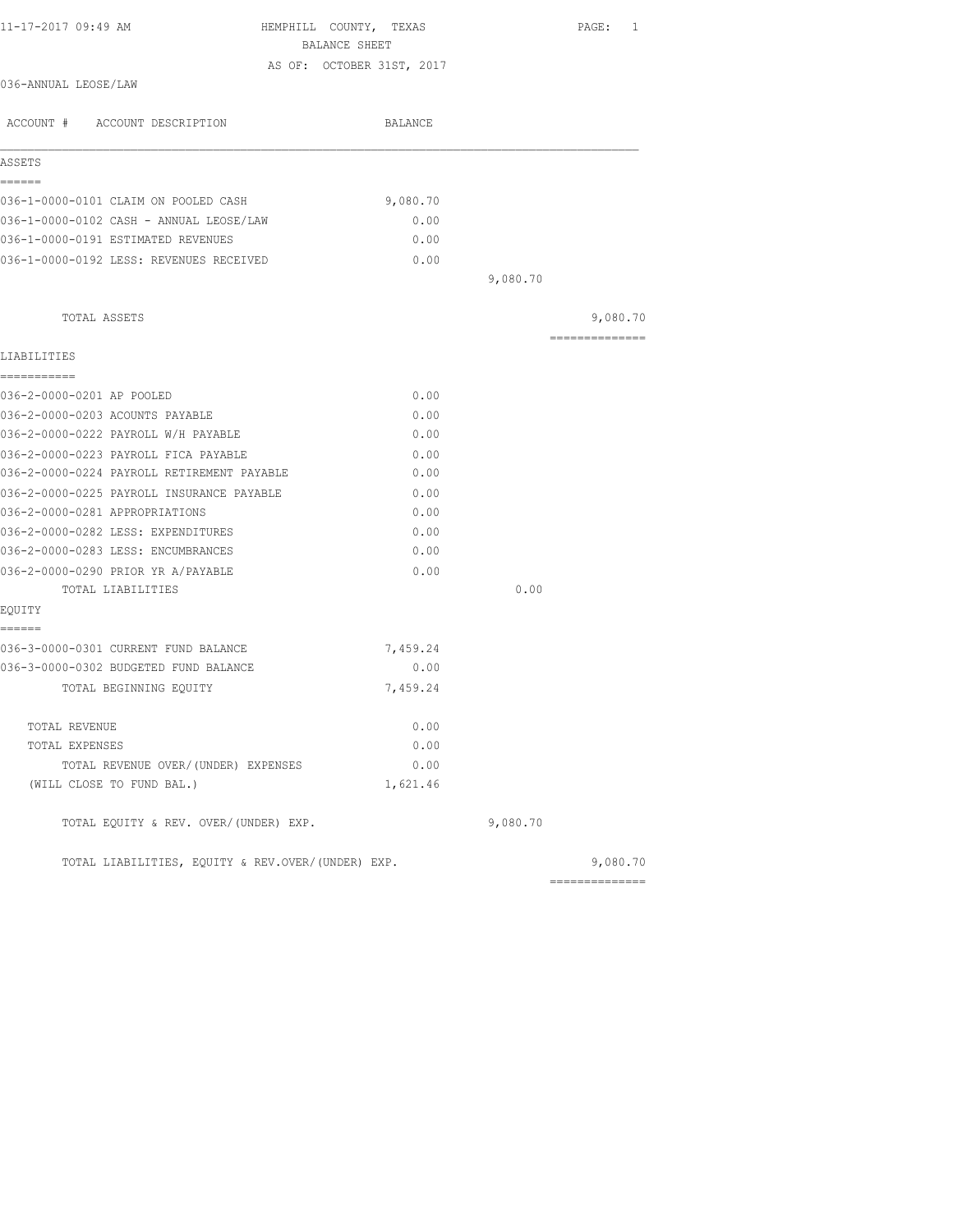| 11-17-2017 09:49 AM                               | HEMPHILL COUNTY, TEXAS<br>BALANCE SHEET |           | PAGE: 1         |
|---------------------------------------------------|-----------------------------------------|-----------|-----------------|
|                                                   | AS OF: OCTOBER 31ST, 2017               |           |                 |
| 046-SCAAP                                         |                                         |           |                 |
| ACCOUNT # ACCOUNT DESCRIPTION                     | BALANCE                                 |           |                 |
| ASSETS                                            |                                         |           |                 |
| ======                                            |                                         |           |                 |
| 046-1-0000-0101 CLAIM ON POOLED CASH              | 65,265.58                               |           |                 |
| 046-1-0000-0102 CASH - SCAAP                      | 0.00                                    |           |                 |
| 046-1-0000-0191 ESTIMATED REVENUES                | 0.00                                    |           |                 |
| 046-1-0000-0192 LESS: REVENUES RECEIVED           | 0.00                                    |           |                 |
|                                                   |                                         | 65,265.58 |                 |
| TOTAL ASSETS                                      |                                         |           | 65,265.58       |
| LIABILITIES                                       |                                         |           | --------------- |
| -----------<br>046-2-0000-0201 AP POOLED          | 0.00                                    |           |                 |
| 046-2-0000-0203 ACOUNTS PAYABLE                   | 0.00                                    |           |                 |
| 046-2-0000-0222 PAYROLL W/H PAYABLE               | 0.00                                    |           |                 |
| 046-2-0000-0223 PAYROLL FICA PAYABLE              | 0.00                                    |           |                 |
| 046-2-0000-0224 PAYROLL RETIREMENT PAYABLE        | 0.00                                    |           |                 |
| 046-2-0000-0225 PAYROLL INSURANCE PAYABLE         | 0.00                                    |           |                 |
| 046-2-0000-0281 APPROPRIATIONS                    | 0.00                                    |           |                 |
| 046-2-0000-0282 LESS: EXPENDITURES                | 0.00                                    |           |                 |
| 046-2-0000-0283 LESS: ENCUMBRANCES                | 0.00                                    |           |                 |
| TOTAL LIABILITIES                                 |                                         | 0.00      |                 |
| EQUITY                                            |                                         |           |                 |
| ======                                            |                                         |           |                 |
| 046-3-0000-0301 CURRENT FUND BALANCE              | 59,529.46                               |           |                 |
| 046-3-0000-0302 BUDGETED FUND BALANCE             | 0.00                                    |           |                 |
| TOTAL BEGINNING EQUITY                            | 59,529.46                               |           |                 |
| TOTAL REVENUE                                     | 0.00                                    |           |                 |
| TOTAL EXPENSES                                    | 0.00                                    |           |                 |
| TOTAL REVENUE OVER/(UNDER) EXPENSES               | 0.00                                    |           |                 |
| (WILL CLOSE TO FUND BAL.)                         | 5,736.12                                |           |                 |
| TOTAL EQUITY & REV. OVER/(UNDER) EXP.             |                                         | 65,265.58 |                 |
| TOTAL LIABILITIES, EQUITY & REV.OVER/(UNDER) EXP. |                                         |           | 65,265.58       |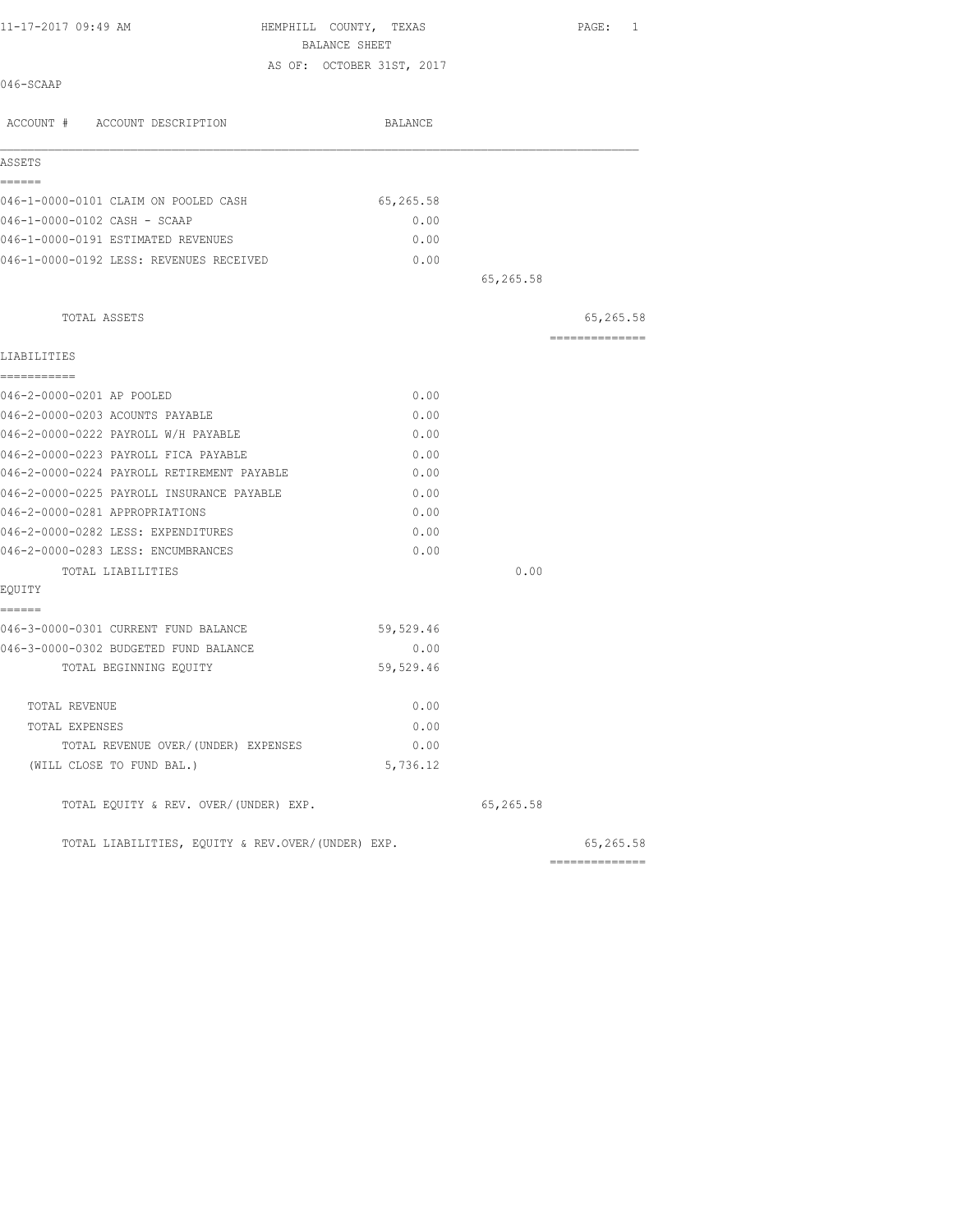| 11-17-2017 09:49 AM                               | HEMPHILL COUNTY, TEXAS    | PAGE: 1                                                                                                                                                                                                                                                                                                                                                                                                                                                                                |
|---------------------------------------------------|---------------------------|----------------------------------------------------------------------------------------------------------------------------------------------------------------------------------------------------------------------------------------------------------------------------------------------------------------------------------------------------------------------------------------------------------------------------------------------------------------------------------------|
|                                                   | <b>BALANCE SHEET</b>      |                                                                                                                                                                                                                                                                                                                                                                                                                                                                                        |
|                                                   | AS OF: OCTOBER 31ST, 2017 |                                                                                                                                                                                                                                                                                                                                                                                                                                                                                        |
| 047-SHERIFF COMMISSARY                            |                           |                                                                                                                                                                                                                                                                                                                                                                                                                                                                                        |
| ACCOUNT # ACCOUNT DESCRIPTION                     | BALANCE                   |                                                                                                                                                                                                                                                                                                                                                                                                                                                                                        |
| ASSETS                                            |                           |                                                                                                                                                                                                                                                                                                                                                                                                                                                                                        |
| ------<br>047-1-0000-0101 SHERIFF COMMISSARY      | 12,313.86                 |                                                                                                                                                                                                                                                                                                                                                                                                                                                                                        |
| 047-1-0000-0102 CASH-SHERIFF COMMISSARY           | 0.00                      |                                                                                                                                                                                                                                                                                                                                                                                                                                                                                        |
|                                                   |                           | 12,313.86                                                                                                                                                                                                                                                                                                                                                                                                                                                                              |
| TOTAL ASSETS                                      |                           | 12,313.86                                                                                                                                                                                                                                                                                                                                                                                                                                                                              |
| EQUITY                                            |                           | $\begin{array}{cccccccccccccc} \multicolumn{2}{c}{} & \multicolumn{2}{c}{} & \multicolumn{2}{c}{} & \multicolumn{2}{c}{} & \multicolumn{2}{c}{} & \multicolumn{2}{c}{} & \multicolumn{2}{c}{} & \multicolumn{2}{c}{} & \multicolumn{2}{c}{} & \multicolumn{2}{c}{} & \multicolumn{2}{c}{} & \multicolumn{2}{c}{} & \multicolumn{2}{c}{} & \multicolumn{2}{c}{} & \multicolumn{2}{c}{} & \multicolumn{2}{c}{} & \multicolumn{2}{c}{} & \multicolumn{2}{c}{} & \multicolumn{2}{c}{} & \$ |
| ======<br>047-3-0000-0301 SHERIFF COMMISSARY      | 12,313.86                 |                                                                                                                                                                                                                                                                                                                                                                                                                                                                                        |
| TOTAL BEGINNING EQUITY                            | 12,313.86                 |                                                                                                                                                                                                                                                                                                                                                                                                                                                                                        |
| TOTAL REVENUE                                     | 0.00                      |                                                                                                                                                                                                                                                                                                                                                                                                                                                                                        |
| TOTAL EXPENSES                                    | 0.00                      |                                                                                                                                                                                                                                                                                                                                                                                                                                                                                        |
| TOTAL REVENUE OVER/(UNDER) EXPENSES               | 0.00                      |                                                                                                                                                                                                                                                                                                                                                                                                                                                                                        |
| TOTAL EQUITY & REV. OVER/(UNDER) EXP.             |                           | 12,313.86                                                                                                                                                                                                                                                                                                                                                                                                                                                                              |
| TOTAL LIABILITIES, EQUITY & REV.OVER/(UNDER) EXP. |                           | 12,313.86                                                                                                                                                                                                                                                                                                                                                                                                                                                                              |
|                                                   |                           | $\begin{array}{cccccccccccccc} \multicolumn{2}{c}{} & \multicolumn{2}{c}{} & \multicolumn{2}{c}{} & \multicolumn{2}{c}{} & \multicolumn{2}{c}{} & \multicolumn{2}{c}{} & \multicolumn{2}{c}{} & \multicolumn{2}{c}{} & \multicolumn{2}{c}{} & \multicolumn{2}{c}{} & \multicolumn{2}{c}{} & \multicolumn{2}{c}{} & \multicolumn{2}{c}{} & \multicolumn{2}{c}{} & \multicolumn{2}{c}{} & \multicolumn{2}{c}{} & \multicolumn{2}{c}{} & \multicolumn{2}{c}{} & \multicolumn{2}{c}{} & \$ |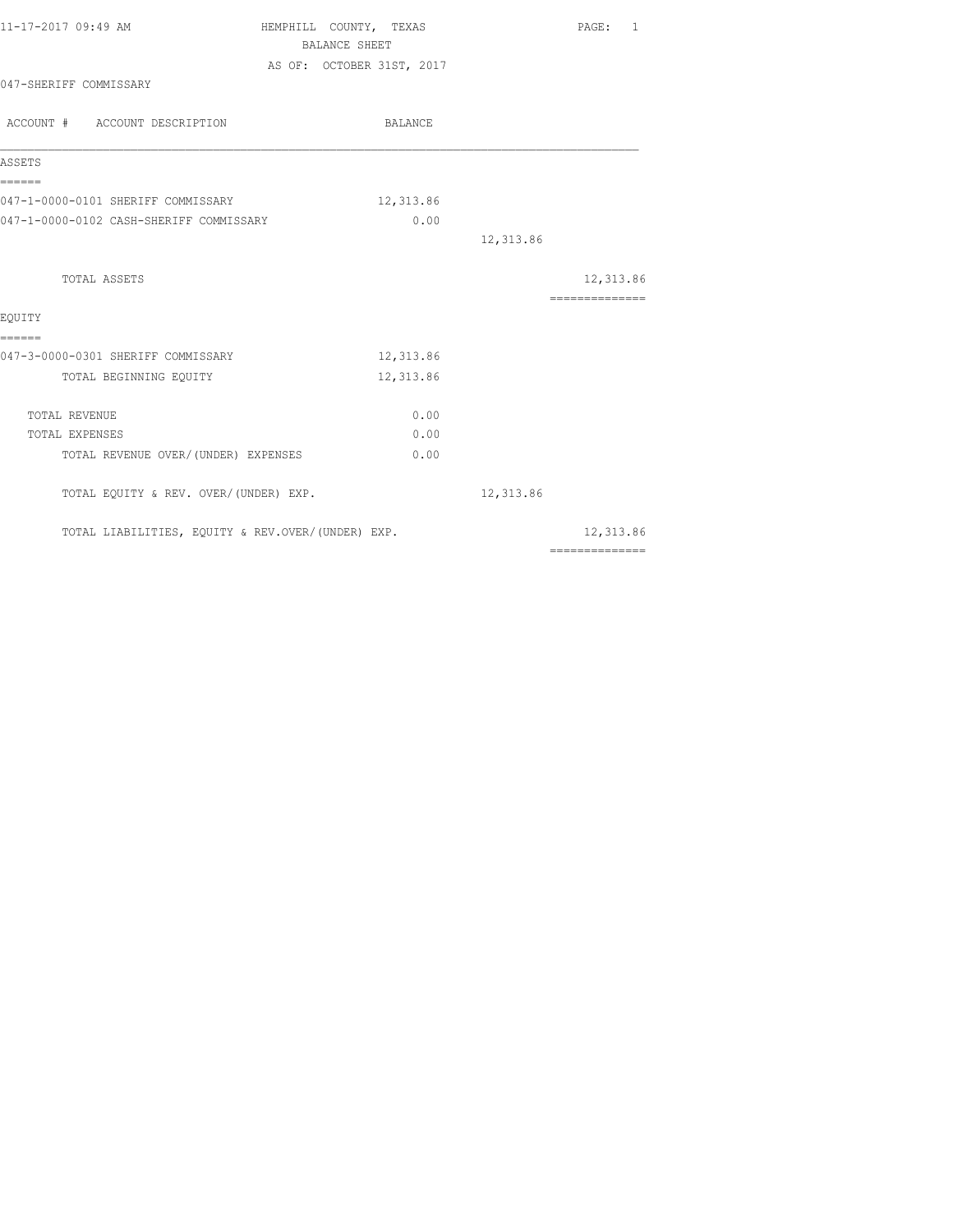| 11-17-2017 09:49 AM           |  | HEMPHILL COUNTY, TEXAS |                           |                | PAGE: |  |
|-------------------------------|--|------------------------|---------------------------|----------------|-------|--|
|                               |  |                        | BALANCE SHEET             |                |       |  |
| 048-SHERIFF SEIZURE           |  |                        | AS OF: OCTOBER 31ST, 2017 |                |       |  |
| ACCOUNT # ACCOUNT DESCRIPTION |  |                        |                           | <b>BALANCE</b> |       |  |

| ASSETS                                            |          |          |                |
|---------------------------------------------------|----------|----------|----------------|
| ======<br>048-1-0000-0102 CASH                    | 5,309.47 |          |                |
|                                                   |          | 5,309.47 |                |
| TOTAL ASSETS                                      |          |          | 5,309.47       |
|                                                   |          |          | ============   |
| EOUITY                                            |          |          |                |
| ======                                            |          |          |                |
| 048-3-0000-0301 FUND BALANCE                      | 5,309.47 |          |                |
| TOTAL BEGINNING EQUITY                            | 5,309.47 |          |                |
| <b>TOTAL REVENUE</b>                              | 0.00     |          |                |
| <b>TOTAL EXPENSES</b>                             | 0.00     |          |                |
| TOTAL REVENUE OVER/(UNDER) EXPENSES               | 0.00     |          |                |
| TOTAL EQUITY & REV. OVER/(UNDER) EXP.             |          | 5,309.47 |                |
| TOTAL LIABILITIES, EQUITY & REV.OVER/(UNDER) EXP. |          |          | 5,309.47       |
|                                                   |          |          | ============== |